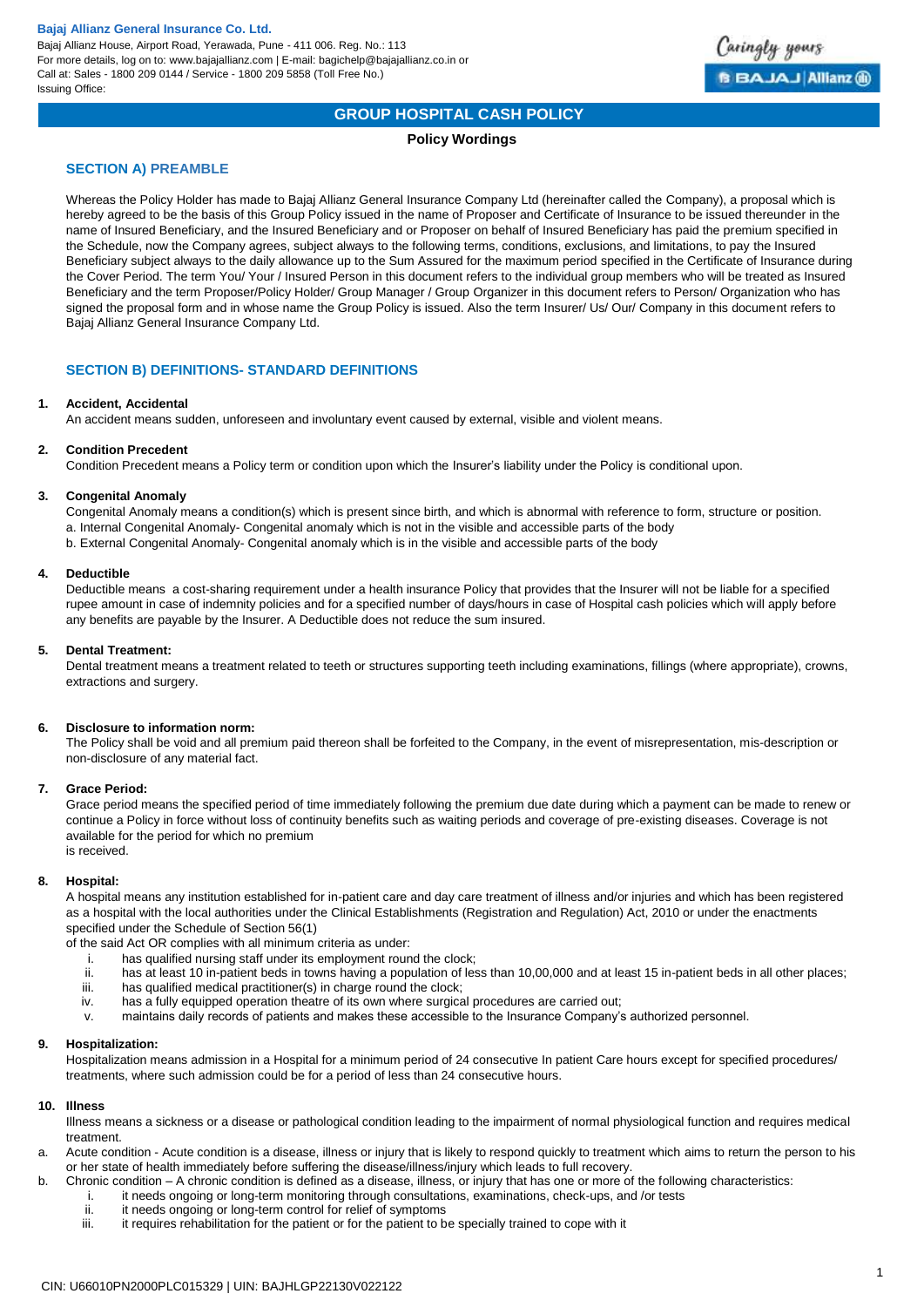

# **GROUP HOSPITAL CASH POLICY**

## iv. it continues indefinitely

v. it recurs or is likely to recur.

## **11. Injury**

Injury means accidental physical bodily harm excluding illness or disease solely and directly caused by external, violent and visible and evident means which is verified and certified by a Medical Practitioner.

## **12. Inpatient Care**

Inpatient care means treatment for which the Insured has to stay in a hospital for more than 24 hours for a covered event.

## **13. Intensive Care Unit**

Intensive care unit means an identified section, ward or wing of a hospital which is under the constant supervision of a dedicated medical practitioner(s), and which is specially equipped for the continuous monitoring and treatment of patients who are in a critical condition, or require life support facilities and where the level of care and supervision is considerably more sophisticated and intensive than in the ordinary and other wards.

## **14. ICU Charges:**

ICU (Intensive Care Unit) Charges means the amount charged by a Hospital towards ICU expenses which shall include the expenses for ICU bed, general medical support services provided to any ICU patient including monitoring devices, critical care nursing and intensivist charges.

## **15. Maternity expenses:**

Maternity expenses means;

- a) medical treatment expenses traceable to childbirth (including complicated deliveries and caesarean sections incurred during hospitalization);
- b) expenses towards lawful medical termination of pregnancy during the Policy Period.

## **16. Medical Practitioner/Doctor/ Physician:**

Medical Practitioner/ Physician means a person who holds a valid registration from the Medical Council of any State or Medical Council of India or Council for Indian Medicine or for Homeopathy set up by the Government of India or a State Government and is thereby entitled to practice medicine within its jurisdiction; and is acting within the scope and jurisdiction of license.

#### **17. Notification of Claim:**

Notification of claim means the process of intimating a claim to the insurer or TPA through any of the recognized modes of communication.

## **18. Portability:**

Portability means the right accorded to an individual health insurance policyholder (including all members under family cover) to transfer the credit gained for pre-existing conditions and time-bound exclusions from one insurer to another.

## **19. Renewal**

Renewal means the terms on which the contract of insurance can be renewed on mutual consent with a provision of grace period for treating the renewal continuous for the purpose of gaining credit for pre-existing diseases, time-bound exclusions and for all waiting periods.

## **20. Unproven/Experimental treatment**

Unproven/Experimental treatment means treatment, including drug Experimental therapy, which is not based on established medical practice in India, is treatment experimental or unproven.

## **SECTION B) DEFINITIONS- SPECIFIC DEFINITIONS**

- **1. Alternative treatments** are forms of treatments other than treatment of "Allopathy" or "modem medicine" and includes Ayurveda, Unani, Sidha and Homeopathy in the Indian context.
- **2. Bajaj Allianz Network Hospitals / Network Hospitals** mean the Hospitals which have been empanelled by the Company as per the latest version of the schedule of Hospitals maintained by the Company [as updated by the Company from time to time], which is available to the Insured Beneficiary on request and also available on website of the Company.
- **3. Certificate of Insurance** means the document issued by the Company to the Insured Beneficiary as per these terms and conditions detailing the Insured Beneficiary(s) name, address, age, commencement date and expiry date of the cover, coverage, sums insured, condition(s), exclusions and or endorsement(s).
- **4. Convalescence** means the gradual recovery of health and strength after illness or injury. It refers to the later stage of an infectious disease or illness when the patient recovers and returns to normal.
- **5. Daily Allowance** means the amount specified in the Certificate of Insurance.
- **6. Group** The definition of a group is as per the provisions of Insurance Regulatory and Development Authority of India (Health Insurance) Regulations, 2016, read with group guidelines issued by IRDAI vide circular 015/IRDA/Life/Circular/GI Guidelines/2005 dated 14th July 2005, as amended/modified/further guidelines issued, from time to time.
- **7. Insured Person/ Insured Beneficiary** mean the loan borrowers of Policy Holder for whom the Policy Holder has taken the Group Insurance Policy basis which Certificate of Insurance is issued by the Company to the Insured Person/Insured Beneficiary.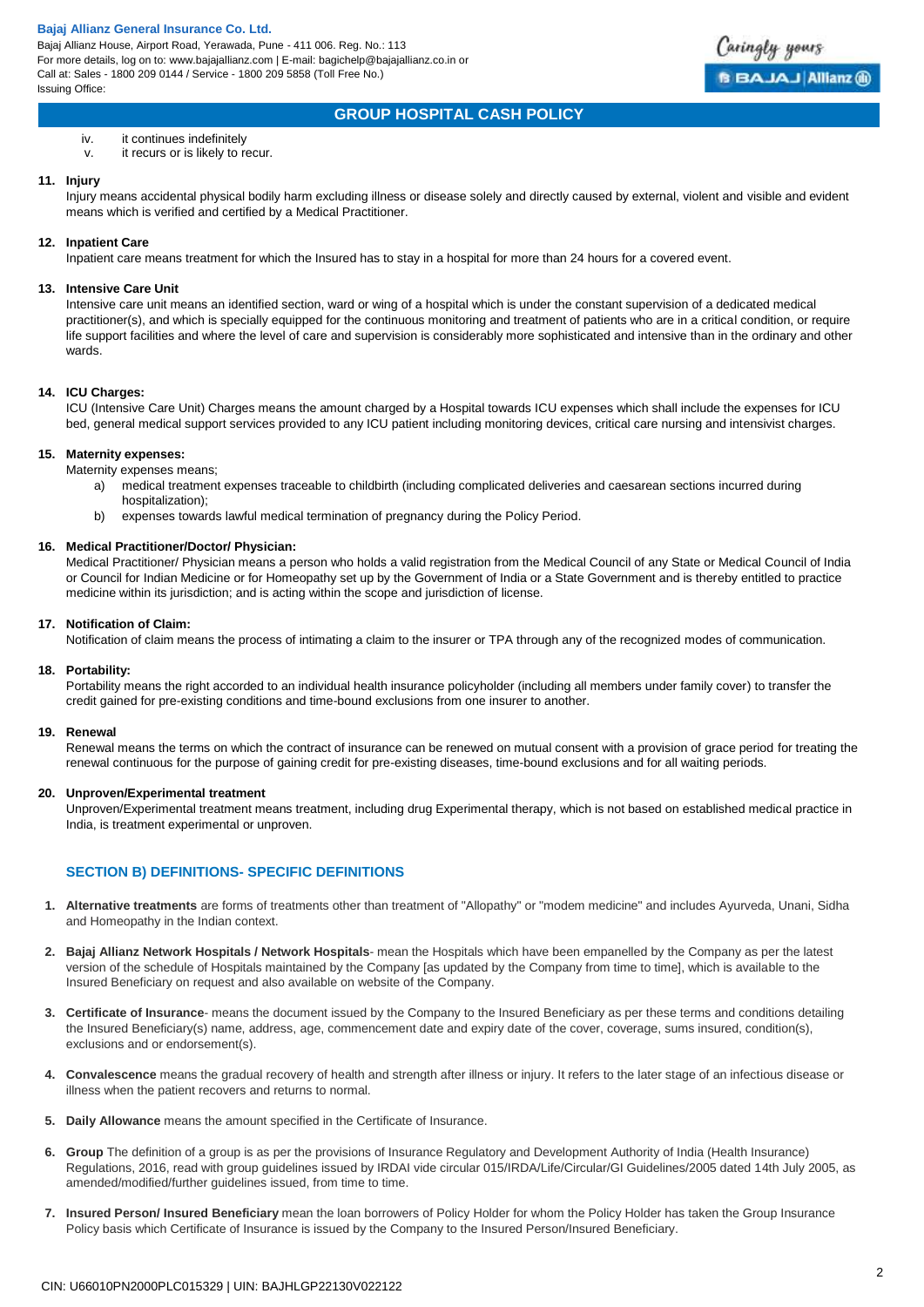Bajaj Allianz House, Airport Road, Yerawada, Pune - 411 006. Reg. No.: 113 For more details, log on to: www.bajajallianz.com | E-mail: bagichelp@bajajallianz.co.in or Call at: Sales - 1800 209 0144 / Service - 1800 209 5858 (Toll Free No.) Issuing Office:



# **GROUP HOSPITAL CASH POLICY**

- **8. "Insured Member/s"** means loan borrow and co-borrower/s of loan from Policy Holder for whom the Policy Holder has taken the Group Insurance Policy basis which Certificate of Insurance is issued by the Company to the Insured Beneficiary.
- **9.** Loan means the sum of money lent at interest or otherwise to the Insured by any Bank/Financial Institution and shall be identified by the Loan Account Number as specified in the Schedule.
- **10. Master Policy/Group Policy** shall mean the Proposal, Group Policy Schedule/"Bajaj Allianz Group Hospital Cash Policy" Schedule, along with these Terms and Conditions, issued to the Policy Holder containing these terms and conditions of the insurance coverage and under which Certificates of Insurance will be issued to the respective Insured Beneficiary/ies and any endorsements attaching to or forming part thereof either on the commencement date or during the Cover Period.
- **11. Proposer /Policy Holder/ Group Manager / Group Organizer/ Group Administrator** is the Organization or Entity which has taken the Master Policy on behalf of all Insured Persons/Insured Beneficiary.
- **12. Cover Period**: Cover Period means period for which the Insured Person/Insured Beneficiary is covered under the Certificate of Insurance.
- **13. Master Policy Period**: Master Policy Period means period for which the Master Policy is valid in the name of Group Manager.
- **14. Master Policy Schedule/Group Policy Schedule-** Group Policy Schedule means the "Bajaj Allianz Group Hospital Cash Policy" Schedule and any annexure to it read with respective Certificate of Insurance.
- **15. Sum Assured/Sum Insured- Sum Assured** means the amount stated in the Certificate of Insurance against each relevant Section, which shall be the Company's maximum liability under this Policy.
- **16. You, Your, Yourself** the Insured Person/Insured Beneficiary as set out in the Certificate of Insurance.
- **17. We, Our, Ours, the Company, Insurer** means the Bajaj Allianz General Insurance Company Limited.

# **SECTION C) COVERAGE**

#### **Operative Part**

In the event of Accidental Bodily Injury or Sickness first occurring or manifesting itself during the Cover Period requiring hospitalisation of Insured Beneficiary, the Company will pay:

## **I. Hospital Daily Allowance**

- 1. The Daily Allowance as stated in the Certificate of Insurance, for each continuous and completed period of 24 hours of Hospitalisation
- 2. Two times the Daily Allowance as stated in the Certificate of Insurance ,for each continuous and completed period of 24 hours required to be spent by the Insured Beneficiary in the Intensive Care Unit of a Hospital during any period of Hospitalisation
- 3. One day Daily Allowance as stated in the Certificate of Insurance, for Day Care Treatment carried out in the Day Care Centre. This benefit will not be payable if Insured Beneficiary opt for optional cover 6: Day Deductible Cover.

#### **Note:**

- i. During the hospitalization period if the Insured Beneficiary is transferred from Normal room to ICU or vice versa the benefit would be payable only under one heading as specified above, as per the hospital bill for the respective day.
- ii. Our maximum liability shall be restricted to the daily allowance till opted length of stay and Waiting Period mentioned in the Certificate of Insurance.

## **II. Optional Benefits:**

You can opt for any of the below listed Optional Covers and below terms and conditions of respective Optional Covers will be applicable which are opted by you and displayed on your Certificate of Insurance:

| <b>Optional Cover 1</b> | Maternity Hospital Cash Benefit                            |
|-------------------------|------------------------------------------------------------|
| Optional Cover 2        | Convalescence Benefit                                      |
| <b>Optional Cover 3</b> | Accident Hospital Cash Benefit                             |
| <b>Optional Cover 4</b> | Waiver of Pre-Existing and Disease Specific Waiting Period |
| Optional Cover 5        | Waiver Of 30 days waiting period cover                     |
| Optional Cover 6        | Day Deductible Cover                                       |

## **Optional Cover 1- Maternity Hospital Cash Benefit:**

In consideration of payment of additional premium by the Proposer / Insured Person to the Company and realization/receipt thereof by the Company, it is hereby agreed and declared that Group Hospital Cash Policy is extended to pay daily allowance as specified in the Certificate of Insurance for each continuous and completed period of 24 hours of hospitalization underwent for normal delivery or caesarean section and complications of maternity (including and not limited to medical complications) for a maximum period as stated in the Certificate of Insurance during each Cover Period.

## **Options available to Maternity Hospital Cash Benefit**

- 1. Option 1:- Benefit payable after 12 months of waiting period
- 2. Option 2:- No waiting period.

## **Special conditions applicable to Maternity Hospital Cash Benefit:**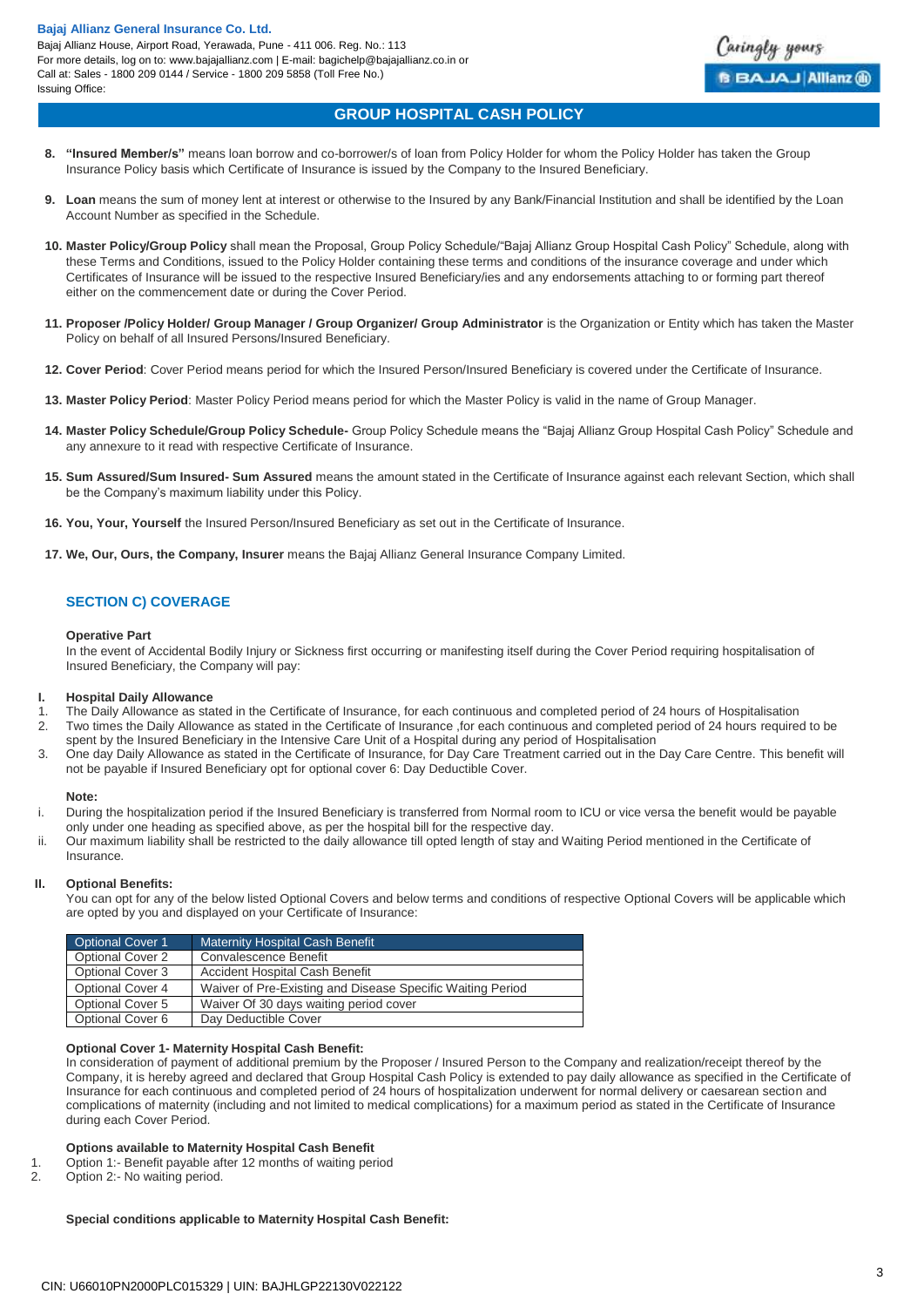Bajaj Allianz House, Airport Road, Yerawada, Pune - 411 006. Reg. No.: 113 For more details, log on to: www.bajajallianz.com | E-mail: bagichelp@bajajallianz.co.in or Call at: Sales - 1800 209 0144 / Service - 1800 209 5858 (Toll Free No.) Issuing Office:



# **GROUP HOSPITAL CASH POLICY**

This Hospital Cash Benefit is applicable for each continuous and completed period of 24 hours of Hospitalisation arising from or traceable to pregnancy, child birth including normal/ caesarean section, for a maximum of number of days as per the Schedule. When Maternity Expenses Benefit is opted for in the Certificate of Insurance, <<Section D-I Standard Exclusions Excl. 18 >> of the Master Policy stands deleted. Option for this Benefits has to be exercised at the inception of the Cover Period

### **Optional Cover 2- Convalescence Benefit**

In consideration of payment of additional premium by the Proposer/ Insured Person to the Company and realization thereof by the Company, it is hereby agreed and declared that Group Hospital Cash Policy is extended to pay lump sum amount as mentioned in Certificate of insurance in case Insured Beneficiary's continuous and completed hospitalization beyond consecutive 7 or 10 day as opted.

## **Options available to Convalescence Benefit:**

- Insured Beneficiary has to choose any one preference from each of below 2 listed options-
- I. Hospitalisation Period
- i. Option 1:- Benefit payable after Hospitalisation more than 7 consecutive days
- ii. Option 2:- Benefit payable after Hospitalisation more than 10 consecutive days
- II. Sum Insured Options
- i. Option 1: 5 times of per day benefit
- ii. Option 2: 10 times of per day benefit
- iii. Option 3: 20 times of per day benefit

## **Special conditions applicable to Convalescence Benefit:**

This benefit will be payable only once during Cover Period This benefit is payable only if there is an admissible claim under any of the daily benefits.

When this benefit is opted for in the Certificate of Insurance, << Section D-I Specific Exclusion Sub clause 4>> >> of the Group Policy stands deleted.

## **Optional Cover 3- Accident Hospital Cash Benefit**

In consideration of payment of additional premium by the Proposer/ Insured Person to the Company and realization thereof by the Company, it is hereby agreed and declared that Group Hospital Cash Policy is extended to pay daily allowance as specified below due to hospitalization of Insured Beneficiary necessitated solely by the reason of Accidental Injury for a maximum period as stated in the Certificate of Insurance during each Cover Period.

### **Special conditions applicable to Accident Hospital Cash Benefit Extension:**

- 1. Two times the Daily Allowance for each continuous and completed period of 24 hours required to be spent by the Insured Person in the Hospital
- 2. Two times the Daily Allowance for Day Care Treatment carried out in the Day Care Centre during the Cover Period.

### **Optional Cover 4- Waiver of Pre-Existing and Specific Disease Waiting Period Cover:**

In consideration of payment of additional premium by the Proposer/ Insured Person, to the Company and realization thereof by the Company, it is hereby agreed and declared that Group Hospital Cash Policy is extended to reduce waiting period mentioned in Section D-I Standard Exclusions (Excl. 01) and (Excl. 02) i.e. Pre-Existing And Disease Specific Waiting Period up to the option opted by Insured Beneficiary.

#### **Options available to Waiver of Pre-Existing and Disease Specific Waiting Period:**

- 1. Option 1: No waiting period
- 2. Option 2: waiting period of 12 months
- 3. Option 3: waiting period of 24 months
- 4. Option 4: waiting period of 36 months

#### **Special conditions applicable to Pre-Existing Disease and Specific Disease waiting period Cover:**

1. When Pre-Existing Disease and Specific Disease waiting period Cover is opted for in the Certificate of Insurance, Exclusion, <<Section D-I Standard Exclusions Excl. 01>> shall be reduced by the number of years as per the option opted.

### **Optional Cover 5- Waiver of 30 days waiting period Cover**

In consideration of payment of additional premium by the Proposer/ Insured Person to the Company and realization thereof by the Company, it is hereby agreed and declared that Group Hospital Cash Policy is extended to waive the waiting period applicable for Section D-I Standard Exclusions (Excl. 03) i.e. 30 days exclusion clause.

### **Special conditions applicable to Waiver of 30 days waiting period Cover:**

1. When 30 days waiting period Cover is opted for in the Certificate of Insurance, Exclusion, << Section D-I Standard Exclusions Excl. 03>> of the Master Policy stands deleted.

## **Optional Cover 6- Day Deductible Cover**

The Company hereby agrees and declared that upon opting this optional cover, We will provide discount mentioned in Section E CONDITIONS-SPECIFIC TERMS AND CLAUSES sub clause- 12, and time bound deductible of day(s) as specified in the Certificate of Insurance will be applicable for any claim under Section C-I i.e. Hospital Daily Allowance.

#### **1. Special conditions applicable to Day Deductible Cover:**

- 1. Our liability to pay each and every claim under any Benefit will be in excess of opted Day Deductible
- 2. Number of days stated in the Certificate of Insurance shall be deducted in respect of each and every Claim made under this Master Policy. Deductible will be applicable for each separate incident reported for claims payment, even though the claim may be registered under the same benefit more than once subject to the terms and conditions of the Master Policy.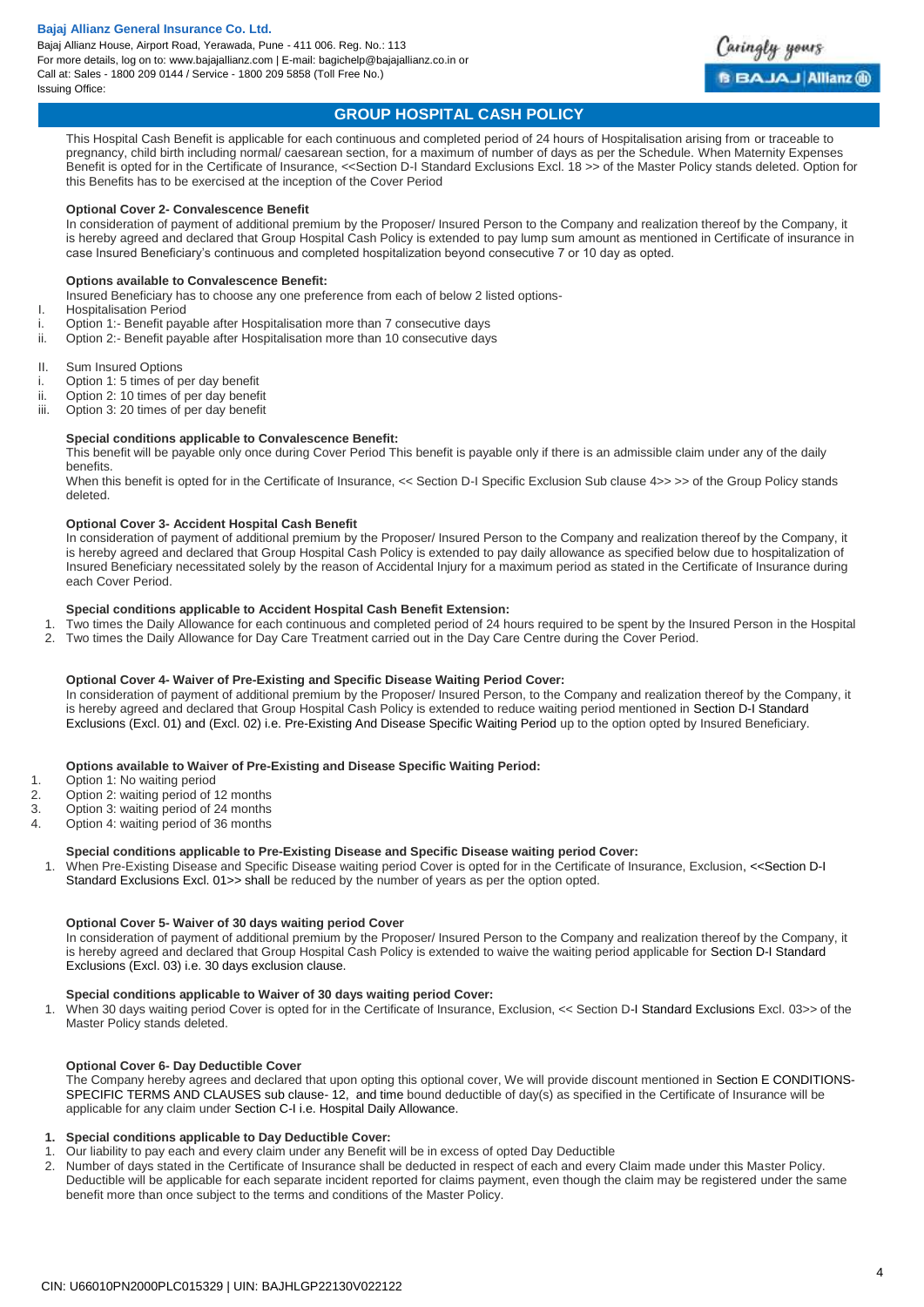# **GROUP HOSPITAL CASH POLICY**

## **SECTION D) EXCLUSIONS - STANDARD EXCLUSIONS**

The Company will not be liable to make any payment for any claim for daily allowance, directly or indirectly caused by, based on, arising out of or attributable to any of the following:

## **I. Waiting Period**

## **1. Pre-existing Diseases waiting period (Excl01)**

- a) Expenses related to the treatment of a pre-existing Disease (PED) and its direct complications shall be excluded until the expiry of 48 months of continuous coverage after the date of inception of the first Group Hospital Cash Policy with us.
- b) In case of enhancement of Sum Insured the exclusion shall apply afresh to the extent of Sum Insured increase.
- c) If the Insured is continuously covered without any break as defined under the portability norms of the extant IRDAI (Health Insurance) Regulations then waiting period for the same would be reduced to the extent of prior coverage.
- d) Coverage under the Policy after the expiry of 48 months for any pre-existing disease is subject to the same being declared at the time of application and accepted by Us.

## **2. Specified disease/procedure waiting period (Excl02)**

- a) Expenses related to the treatment of the listed Conditions, surgeries/treatments shall be excluded until the expiry of 48 months of continuous coverage after the date of inception of the first Group Hospital Cash Policy with Us. This exclusion shall not be applicable for claims arising due to an accident.
- b) In case of enhancement of Sum Insured the exclusion shall apply afresh to the extent of Sum Insured increase.
- c) If any of the specified disease/procedure falls under the waiting period specified for Pre-Existing diseases, then the longer of the two waiting periods shall apply.
- d) The waiting period for listed conditions shall apply even if contracted after the Policy or declared and accepted without a specific exclusion.
- e) If the Insured is continuously covered without any break as defined under the applicable norms on portability stipulated by IRDAI, then waiting period for the same would be reduced to the extent of prior coverage.

List of specific diseases/procedures is as below

| 1. Any type gastrointestinal ulcers                                                        | 2. Cataracts,                                                                                                                                               |
|--------------------------------------------------------------------------------------------|-------------------------------------------------------------------------------------------------------------------------------------------------------------|
| 2. Benign prostatic hypertrophy                                                            | 13. Hernia of all types                                                                                                                                     |
| 3. All types of sinuses                                                                    | 14. Fistulae,                                                                                                                                               |
| 4. Haemorrhoids                                                                            | 15. Fissure in ano                                                                                                                                          |
| 5. Dysfunctional uterine bleeding                                                          | 16. Fibromyoma                                                                                                                                              |
| 6. Endometriosis                                                                           | 17. Hysterectomy                                                                                                                                            |
| 7. Stones in the urinary and biliary systems                                               | 18. Surgery for any skin ailment                                                                                                                            |
| 8. Surgery on ears/tonsils/adenoids/<br>paranasal sinuses                                  | 19. Surgery on all internal or external tumours/cysts/<br>nodules/polyps of any kind including breast lumps with exception of<br>Malignant tumor or growth. |
| 9. Joint replacement surgery,                                                              | 20. Congenital internal diseases or anomalies                                                                                                               |
| 10. Surgery for prolapsed inter vertebral disc<br>(unless necessitated due to an accident) | 21. Laser treatment for correction of eye sight due to refractive<br>error.                                                                                 |
| 11. Hypertrophied turbinate                                                                | 22. Surgery to correct deviated nasal septum                                                                                                                |

## **3. 30-day waiting period (Excl03)**

- a) Expenses related to the treatment of any illness within 30 days from the first Policy commencement date shall be excluded except claims arising due to an accident, provided the same are covered.
- b) This exclusion shall not, however apply if the Insured has Continuous Coverage for more than twelve months.
- c) The within referred waiting period is made applicable to the enhanced Sum Insured in the event of granting higher Sum Insured subsequently.

#### **II. General Exclusions**

- 1. Investigation & Evaluation- (Excl04)
- a. Expenses related to any admission primarily for diagnostics and evaluation purposes only are excluded.
- b. Any diagnostic expenses which are not related or not incidental to the current diagnosis and treatment are excluded.
- 2. Maternity (Excl 18)
- a. Medical Treatment Expenses traceable to childbirth (including complicated deliveries and caesarean sections incurred during hospitalization) except ectopic pregnancy.
- b. Expenses towards miscarriage (unless due to an accident) and lawful medical termination of pregnancy during the policy period. \*Note: This exclusion will stand deleted in case Optional Cover 1 Maternity Hospital Cash Benefit is opted.
- 3. Treatment for Alcoholism, drug or substance abuse or any addictive condition and consequences thereof. (Excl12)
- 4. Rest Cure, rehabilitation and respite care-(Excl05)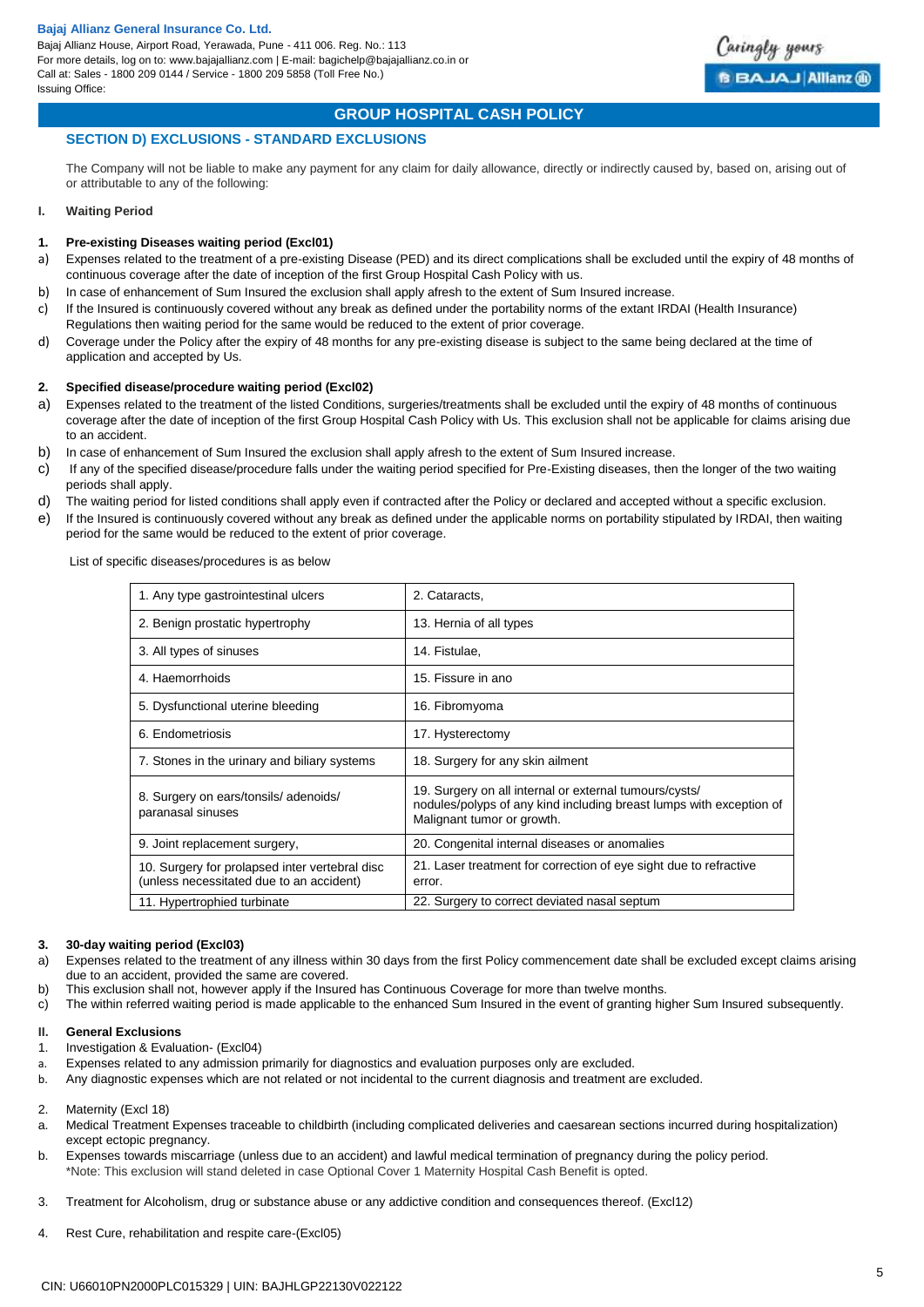Bajaj Allianz House, Airport Road, Yerawada, Pune - 411 006. Reg. No.: 113 For more details, log on to: www.bajajallianz.com | E-mail: bagichelp@bajajallianz.co.in or Call at: Sales - 1800 209 0144 / Service - 1800 209 5858 (Toll Free No.) Issuing Office:



# **GROUP HOSPITAL CASH POLICY**

- Expenses related to any admission primarily for enforced bed rest and not for receiving treatment. This also includes: a. Custodial care either at home or in a nursing facility for personal care such as help with activities of daily living such as bathing, dressing,
- moving around either by skilled nurses or assistant or non-skilled persons.
- b. Any services for people who are terminally ill to address physical, social, emotional and spiritual needs
- 5. Obesity/Weight Control (Excl06)
- Expenses related to the surgical treatment of obesity that does not fulfil all the below conditions:
- 1) Surgery to be conducted is upon the advice of the Doctor
- 2) The surgery/Procedure conducted should be supported by clinical protocols
- 3) The member has to be 18 years of age or older and
- 4) Body Mass Index (BMI);
- a) greater than or equal to 40 or
- b) greater than or equal to 35 in conjunction with any of the following severe co-morbidities following failure of less invasive methods of weight loss:
	- i. Obesity-related cardiomyopathy
	- ii. Coronary heart disease
	- iii. Severe Sleep Apnea
	- iv. Uncontrolled Type2 Diabetes
- 6. Cosmetic or plastic Surgery: (Excl08)

Expenses for cosmetic or plastic surgery or any treatment to change appearance unless for reconstruction following an Accident, Burn(s) or Cancer or as part of medically necessary treatment to remove a direct and immediate health risk to the insured. For this to be considered a medical necessity, it must be certified by the attending Medical Practitioner.

7. Dietary supplements and substances that can be purchased without prescription, including but not limited to Vitamins, minerals and organic substances unless prescribed by a medical practitioner as part of hospitalization claim or day care procedure. (Excl14)

8. Unproven Treatments (Excl16)

Expenses related to any unproven treatment, services and supplies for or in connection with any treatment. Unproven treatments are treatments, procedures or supplies that lack significant medical documentation to support their effectiveness.

9. Sterility and Infertility: (Excl17)

Expenses related to sterility and infertility. This includes:

- i. Any type of contraception, sterilization
- ii. Assisted Reproduction services including artificial insemination and advanced reproductive technologies such as IVF, ZIFT, GIFT,
- ICSI
- iii. Gestational Surrogacy
- iv. Reversal of sterilization

## **SECTION D) EXCLUSIONS - SPECIFIC EXCLUSIONS**

#### **I. General Exclusions**

- 1. War, invasion, acts of foreign enemies, hostilities (whether war be declared or not), civil war, commotion, unrest, rebellion, revolution, insurrection, military or usurped power or confiscation or nationalization or requisition of or damage by or under the order of any government or public local authority.
- 2. Circumcision unless required for the treatment of Illness or Accidental Injury, cosmetic or aesthetic treatments of any description, treatment or surgery for change of life/gender.
- 3. Dental treatment or Dental surgery of any kind unless as a result of Accidental Injury to natural teeth and also requiring hospitalization.
- 4. Expenses incurred on Convalescence benefit.
- 5. Congenital external diseases or defects or anomalies, stem cell implantation or surgery, or growth hormone therapy.
- 6. Intentional self-injury (including but not limited to the use or misuse of any intoxicating drugs or alcohol)
- 7. Any claim directly or indirectly caused by or contributed to by nuclear weapons and/or materials.<br>8. Vaccination or inoculation unless forming a part of post bite treatment.
- Vaccination or inoculation unless forming a part of post bite treatment.
- 9. Treatment for any other system other than modern medicine (also known as Allopathy)
- 10. Venereal disease or any sexually transmitted disease or sickness.
- 11. Any natural peril including but not limited to avalanche, earthquake, volcanic eruptions or any kind of natural hazard.
- 12. Radioactive contamination.

## **SECTION E) CONDITIONS- STANDARD GENERAL TERMS AND CLAUSES**

#### **1. Disclosure of information**

The policy shall be void and all premium paid thereon shall be forfeited to the Company in the event of misrepresentation, mis description or non-disclosure of any material fact by the policyholder.

(Explanation: "Material facts" for the purpose of this policy shall mean all relevant information sought by the company in the proposal form and other connected documents to enable it to take informed decision in the context of underwriting the risk)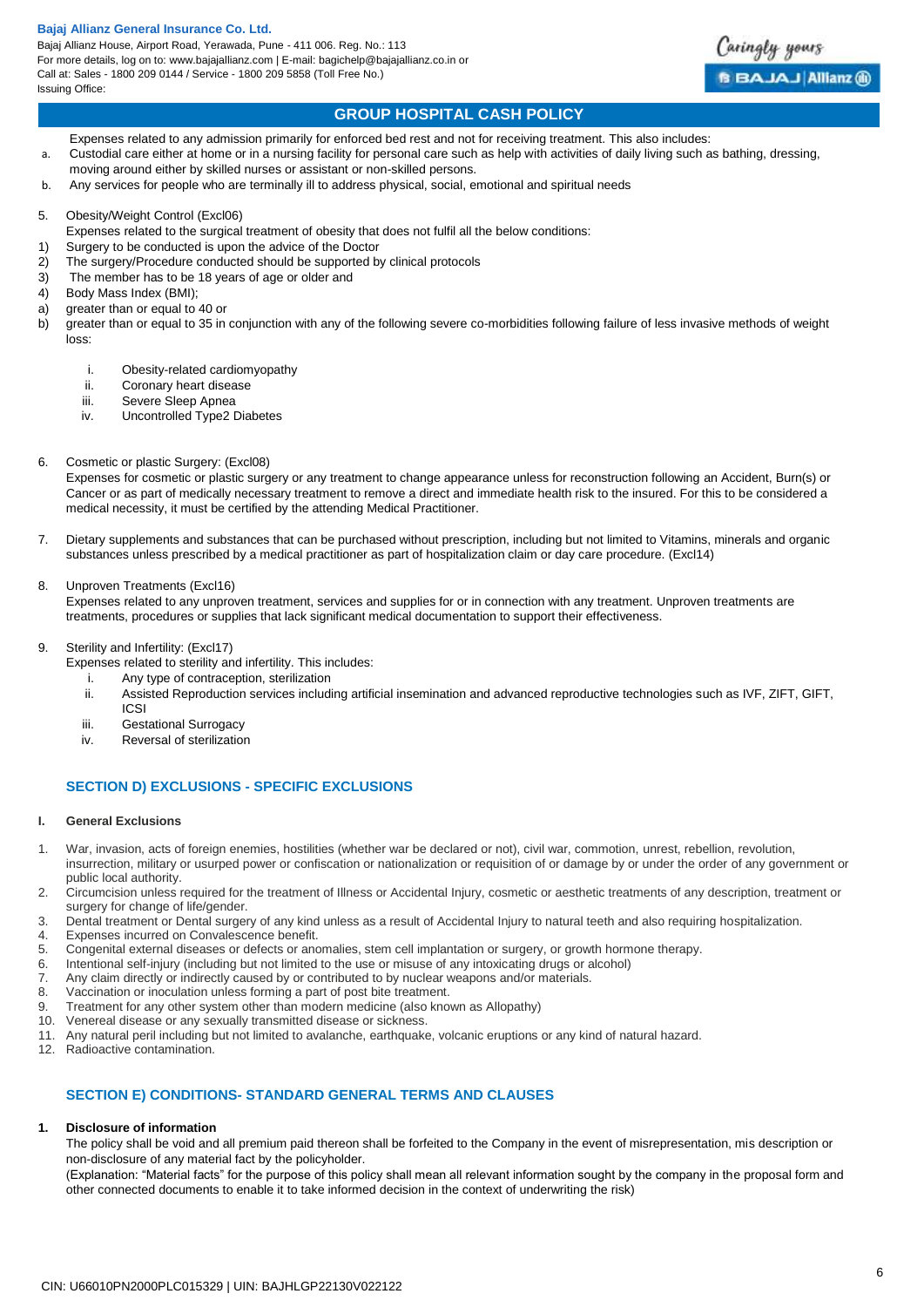

# **GROUP HOSPITAL CASH POLICY**

## **2. Condition Precedent to Admission of Liability**

The terms and conditions of the policy must be fulfilled by the Insured Person for the Company to make any payment for claim(s) arising under the policy

## **3. Moratorium Period:**

After completion of eight continuous years under this policy no look back would be applied. This period of eight years is called as moratorium period.

The moratorium would be applicable for the sums insured of the first policy and subsequently completion of eight continuous years would be applicable from date of enhancement of sums insured only on the enhanced limits. After the expiry of Moratorium Period no claim under this policy shall be contestable except for proven fraud and permanent exclusions specified in the policy contract. The policies would however be subject to all limits, sub limits, co-payments, deductibles as per the policy contract

## **4. Claim Settlement. (provision for Penal interest)**

- The Company shall settle or reject a claim, as the case may be, within 30 days from the date of receipt of last necessary document.
- ii. In the case of delay in the payment of a claim, the Company shall be liable to pay interest to the policyholder from the date of receipt of last necessary document to the date of payment of claim at a rate 2% above the bank rate.
- iii. However, where the circumstances of a claim warrant an investigation in the opinion of the Company, it shall initiate and complete such investigation at the earliest, in any case not later than 30 days from the date of receipt of last necessary document- ln such cases, the Company shall settle or reject the claim within 45 days from the date of receipt of last necessary document.
- iv. ln case of delay beyond stipulated 45 days, the Company shall be liable to pay interest to the policyholder at a rate 2% above the bank rate from the date of receipt of last necessary document to the date of payment of claim.

## **5. Multiple Policies**

- i. ln case of multiple policies taken by an insured person during a period from one or more insurers to indemnify treatment costs, the insured person shall have the right to require a settlement of his/her claim in terms of any of his/her policies. ln all such cases the insurer chosen by the insured person shall be obliged to settle the claim as long as the claim is within the limits of and according to the terms of the chosen policy.
- ii. lnsured person having multiple policies shall also have the right to prefer claims under this policy for the amounts disallowed under any other policy / policies even if the sum insured is not exhausted. Then the insurer shall independently settle the claim subject to the terms and conditions of this policy.
- iii. If the amount to be claimed exceeds the sum insured under a single policy, the insured person shall have the right to choose insurer from whom he/ she wants to claim the balance amount.
- iv. Where an insured person has policies from more than one insurer to cover the same risk on indemnity basis, the insured person shall only be indemnified the treatment costs in accordance with the terms and conditions of the chosen policy.

## **6. Renewal of Policy**

The policy shall ordinarily be renewable except on misrepresentation by the insured person. grounds of fraud, misrepresentation by the insured person.

- i. The Company shall endeavor to give notice for renewal. However, the Company is not under obligation to give any notice for renewal.
- ii. Renewal shall not be denied on the ground that the insured person had made a claim or claims in the preceding policy years.
- iii. Request for renewal along with requisite premium shall be received by the Company before the end of the policy period.
- iv. At the end of the policy period, the policy shall terminate and can be renewed within the Grace Period of 30 days to maintain continuity of benefits without break in policy. Coverage is not available during the grace period.
- v. No loading shall apply on renewals based on individual claims experience

## **7. Possibility of Revision of Terms of the Policy lncluding the Premium Rates:**

The Company, with prior approval of lRDAl, may revise or modify the terms of the policy including the premium rates. The insured person shall be notified three months before the changes are effected.

## **8. Withdrawal of Policy**

- **i.** ln the likelihood of this product being withdrawn in future, the Company will intimate the insured person about the same 90 days prior to expiry of the policy.
- **ii.** lnsured Person will have the option to migrate to similar health insurance product available with the Company at the time of renewal with all the accrued continuity benefits such as cumulative bonus, waiver of waiting period. as per IRDAI guidelines, provided the policy has been maintained without a break.

## **9. Fraud**

- If any claim made by the Insured beneficiary, is in any respect fraudulent, or if any false statement, or declaration is made or used in support thereof, or if any fraudulent means or devices are used by the Insured beneficiary or anyone acting on his/her behalf to obtain any benefit under this policy, all benefits under this policy and the premium paid shall be forfeited.
- ii. Any amount already paid against claims made under this policy but which are found fraudulent later shall be repaid by all
- recipient(s)/policyholder(s), who has made that particular claim, who shall be jointly and severally liable for such repayment to the insurer.
- iii. For the purpose of this clause, the expression "fraud" means any of the following acts committed by the Insured beneficiary or by his agent or the hospital/ doctor/any other party acting on behalf of the Insured beneficiary, with intent to deceive the insurer or to induce the insurer to issue an insurance policy:
- a) the suggestion, as a fact of that which is not true and which the Insured beneficiary does not believe to be true;
- b) the active concealment of a fact by the Insured beneficiary having knowledge or belief of the fact;
- c) any other act fitted to deceive; and
- d) any such actor omission as the law specially declares to be fraudulent
- iv. The Company shall not repudiate the claim and / or forfeit the policy benefits on the ground of Fraud, if the Insured beneficiary / beneficiary can prove that the misstatement was true to the best of his knowledge and there was no deliberate intention to suppress the fact or that such misstatement of or suppression of material fact are within the knowledge of the insurer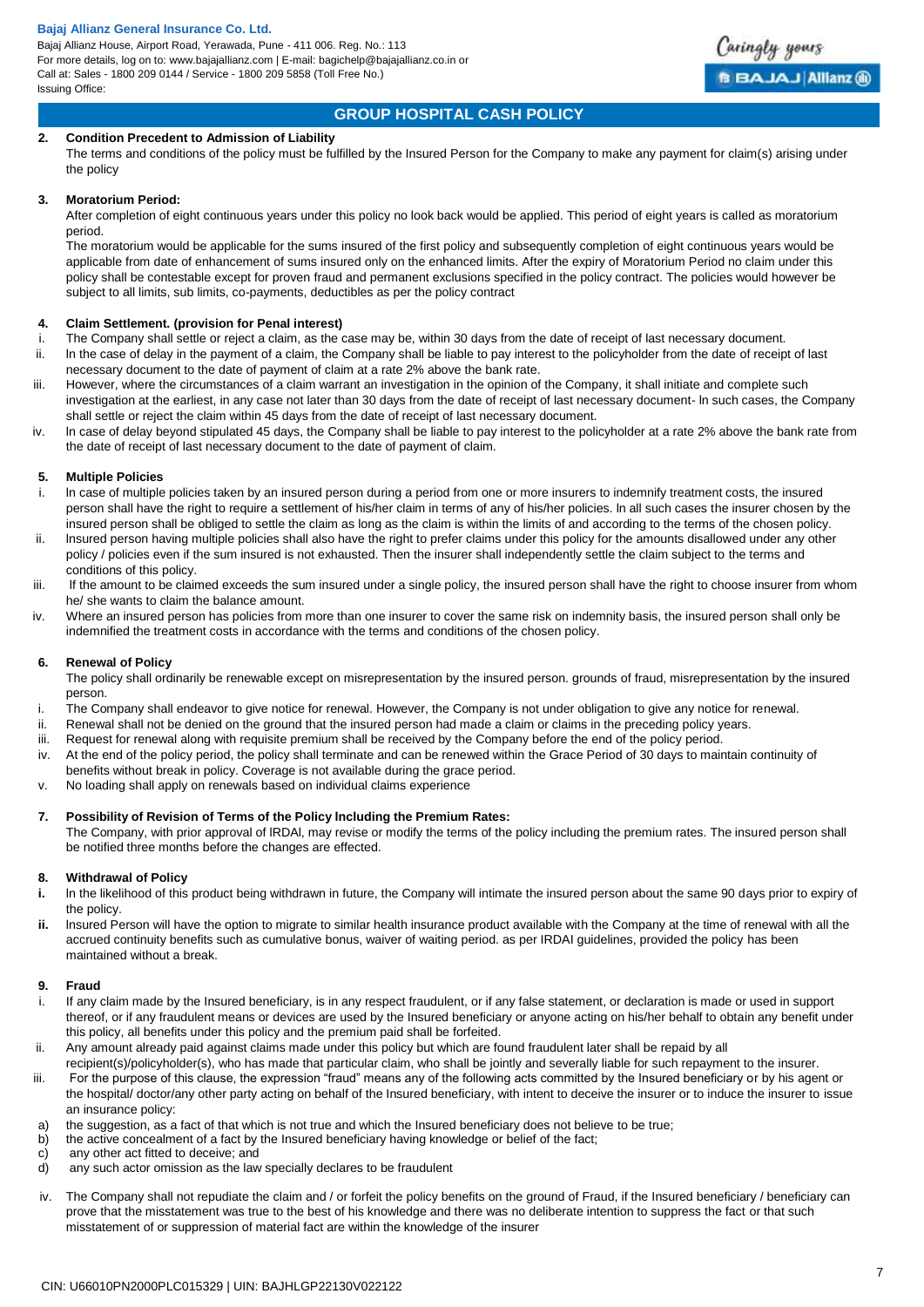Bajaj Allianz House, Airport Road, Yerawada, Pune - 411 006. Reg. No.: 113 For more details, log on to: www.bajajallianz.com | E-mail: bagichelp@bajajallianz.co.in or Call at: Sales - 1800 209 0144 / Service - 1800 209 5858 (Toll Free No.) Issuing Office:



# **GROUP HOSPITAL CASH POLICY**

## **10. Portability**

The Insured beneficiary will have the option to port the policy to other insurers by applying to such insurer to port the entire policy along with all the members of the family, if any, at least 45 days before, but not earlier than 60 days from the policy renewal date as per IRDAI guidelines related to portability. If such person is presently covered and has been continuously covered without any lapses under any health insurance policy with an Indian General/Health insurer, the proposed

Insured beneficiary will get the accrued continuity benefits in waiting periods as per IRDAI guidelines on portability. For Detailed Guidelines on portability, kindly refer the lin[k https://www.irdai.gov.in/ADMINCMS/cms/Circulars\\_List.aspx?mid=3.2.3](https://www.irdai.gov.in/ADMINCMS/cms/Circulars_List.aspx?mid=3.2.3)

## **11. Migration**

The Insured beneficiary will have the option to migrate the policy to other health insurance products/plans offered by the company by applying for migration of the policy atleast 30 days before the policy renewal date as per IRDAI guidelines on Migration. If such person is presently covered and has been continuously covered without any lapses under any health insurance product/plan offered by the company, the Insured beneficiary will get the accrued continuity benefits in waiting periods as per IRDAI guidelines on migration. For Detailed Guidelines on migration, kindly refer the link [https://www.irdai.gov.in/ADMINCMS/cms/Circulars\\_List.aspx?mid=3.2.3](https://www.irdai.gov.in/ADMINCMS/cms/Circulars_List.aspx?mid=3.2.3)

## **12. Nomination**

The policyholder is required at the inception of the policy to make a nomination for the purpose of payment of claims under the policy in the event of death of the policyholder. Any change of nomination shall be communicated to the company in writing and such change shall be effective only when an endorsement on the policy is made. ln the event of death of the policyholder, the Company will pay the nominee {as named in the Policy Schedule/Policy Certificate/Endorsement (if any) and in case there is no subsisting nominee, to the legal heirs or legal representatives of the policyholder whose discharge shall be treated as full and final discharge of its liability under the policy.

## **13. Free Look Period**

The Free Look Period shall be applicable on new individual health insurance policies and not on renewals or at the time of porting/migrating the policy.

The insured person shall be allowed free look period of fifteen days from date of receipt of the policy document to review the terms and conditions of the policy, and to return the same if not acceptable.

lf the insured has not made any claim during the Free Look Period, the insured shall be entitled to

- i. a refund of the premium paid less any expenses incurred by the Company on medical examination of the insured person and the stamp duty charges or
- ii. where the risk has already commenced and the option of return of the policy is exercised by the insured person, a deduction towards the proportionate risk premium for period of cover or
- iii. where only a part of the insurance coverage has commenced, such proportionate premium commensurate with the insurance coverage during such period

## **14. Complete Discharge**

Any payment to the policyholder, insured person or his/ her nominees or his/ her legal representative or assignee or to the Hospital, as the case may be, for any benefit under the policy shall be a valid discharge towards payment of claim by the Company to the extent of that amount for the particular claim

## **15. Cancellation of Master Policy/ Certificate of Insurance**

- The Master Policy/Certificate of Insurance may be cancelled by or on behalf of the Company by giving the Policy Holder/Insured Beneficiary at least 15 days of written notice and if no claim has been made then the Company shall refund a pro-rata premium for the unexpired Cover Period, subject to however retaining the short period premium. Under normal circumstances, Policy will not be cancelled except for reasons of mis-representation/false statements, fraud, non-disclosure of material facts or non-cooperation.
- ii. The Master Policy may be cancelled by the Policy Holder at any time before the expiry of the Master Cover Period by giving at least 15 days written notice to the Company.
- iii. The Certificate of Insurance may be cancelled by the Insured Beneficiary at any time before the expiry of the Cover Period by giving at least 15 days written notice to the Company and if no claim has been made then the Company will refund premium on short term rates for the unexpired Cover Period as per the rates detailed below.

| <b>Policy Term</b>                          | 1 Year | 2 Years | 3 Years        | 4 Years | 5 Years |
|---------------------------------------------|--------|---------|----------------|---------|---------|
| Within 15 Days                              |        |         | Pro Rata basis |         |         |
| Exceeding 15 days but less than 3 months    | 65%    | 80%     | 80%            | 85%     | 85%     |
| Exceeding 3 months but less than 6 months   | 45%    | 65%     | 75%            | 80%     | 80%     |
| Exceeding 6 months but less than 12 months  | $0\%$  | 45%     | 60%            | 65%     | 70%     |
| Exceeding 12 months but less than 15 months |        | 30%     | 50%            | 60%     | 65%     |
| Exceeding 15 months but less than 18 months |        | 20%     | 45%            | 55%     | 60%     |
| Exceeding 18 months but less than 24 months |        | $0\%$   | 30%            | 45%     | 50%     |
| Exceeding 24 months but less than 27 months |        |         | 20%            | 40%     | 50%     |
| Exceeding 27 months but less than 30 months |        |         | 15%            | 30%     | 45%     |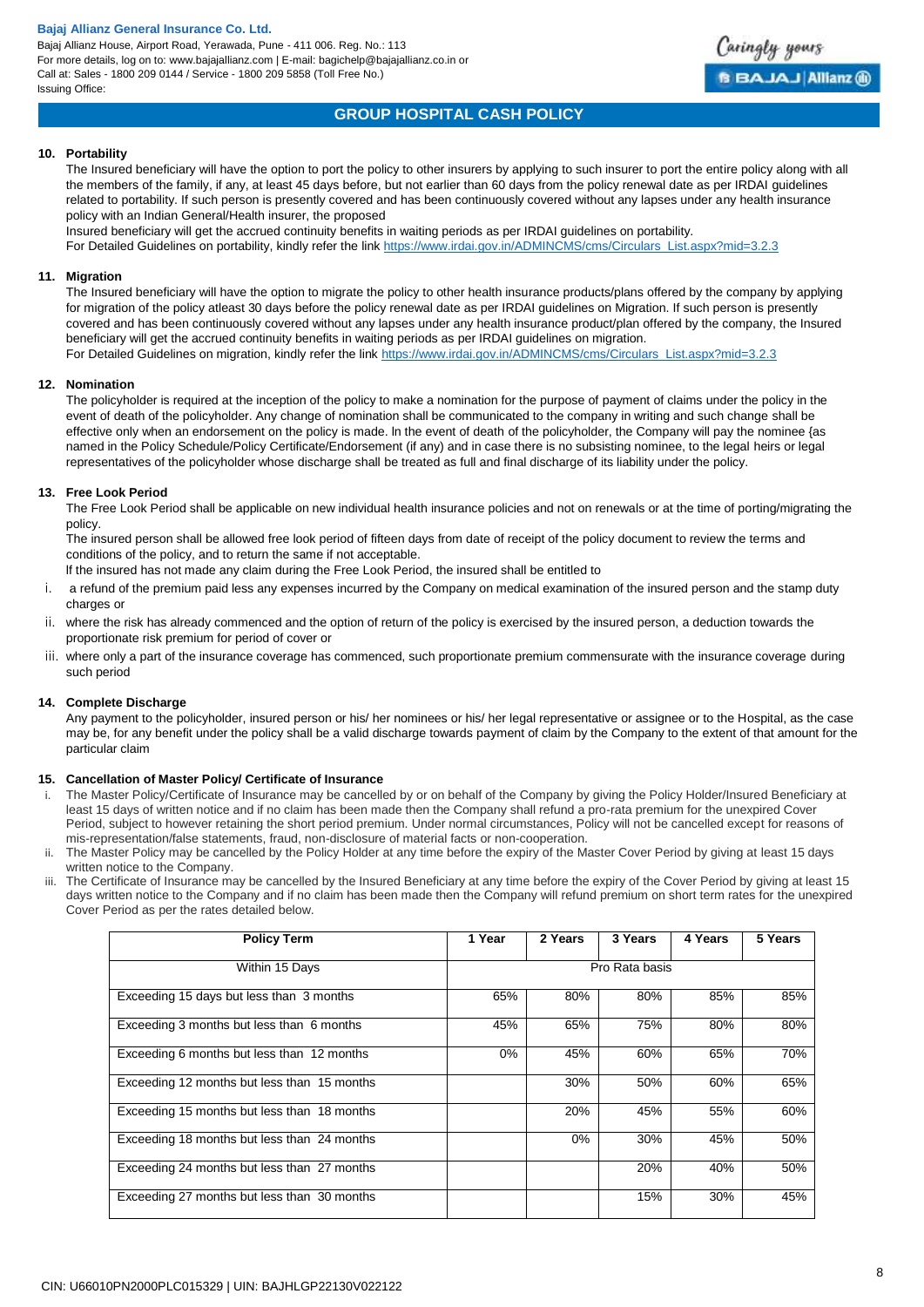Bajaj Allianz House, Airport Road, Yerawada, Pune - 411 006. Reg. No.: 113 For more details, log on to: www.bajajallianz.com | E-mail: bagichelp@bajajallianz.co.in or Call at: Sales - 1800 209 0144 / Service - 1800 209 5858 (Toll Free No.) Issuing Office:

# **GROUP HOSPITAL CASH POLICY**

| Exceeding 30 months but less than 36 months | 0% | 20% | 35% |
|---------------------------------------------|----|-----|-----|
| Exceeding 36 months but less than 39 months |    | 15% | 30% |
| Exceeding 39 months but less than 42 months |    | 10% | 25% |
| Exceeding 42 months but less than 48 months |    | 0%  | 15% |
| Exceeding 48 months but less than 51 months |    |     | 10% |
| Exceeding 51 months but less than 54 months |    |     | 5%  |
| Exceeding 54 months but less than 60 months |    |     | 0%  |

However, if any claim has been made, then no refund will be given for cancellation of policy.

**i.** For the avoidance of doubt, the Company shall remain liable for any claim that was made prior to the date upon which this Master Policy/ Certificate of Insurance is cancelled except in cases such cancellation is on account of Fraud, mis-representation/false statements or nondisclosure of material facts by the Insured/Insured Beneficiary.

### **16. Grievance Redressal Procedure**

- The company has always been known as a forward-looking customer centric organization. It takes immense pride in its approach of "Caringly Yours". To provide you with top-notch service on all fronts, the company has provided with multiple platforms via which you can always reach out to us at below mentioned touch points
- 1. Our toll-free number 1-800-209- 5858 or 020-30305858, say Say "Hi" on WhatsApp on +91 7507245858
- Branches for resolution of your grievances / complaints, the Branch details can be found on our website
- [www.bajajallianz.com/branch-locator.html](http://www.bajajallianz.com/branch-locator.html)
- 3. Register your grievances / complaints on our website
- [www.bajajallianz.com/about-us/customer-service.html](http://www.bajajallianz.com/about-us/customer-service.html)
- 4. E-mail
- a) Level 1: Write to [bagichelp@bajajallianz.co.in](mailto:bagichelp@bajajallianz.co.in) and for senior citizens to [seniorcitizen@bajajallianz.co.in](mailto:seniorcitizen@bajajallianz.co.in)
- b) Level 2: In case you are not satisfied with the response given to you at Level 1 you may write to our Grievance Redressal Officer at [ggro@bajajallianz.co.in](mailto:ggro@bajajallianz.co.in)
- c) Level 3: If in case, your grievance is still not resolved, and you wish to talk to our care specialist, please give a missed call on +91 80809 45060 OR SMS To 575758 and our care specialist will call you back
- 5. If you are still not satisfied with the decision of the Insurance Company, you may approach the Insurance Ombudsman, established by the Central Government for redressal of grievance. Detailed process along with list of Ombudsman offices are available at [www.cioins.co.in/ombudsman.html](http://www.cioins.co.in/ombudsman.html)

The contact details of the ombudsman offices are mentioned **Annexure II**.

# **SECTION E) CONDITIONS- SPECIFIC TERMS AND CLAUSES**

## **17. Entry Age**

Age of entry is from 18 years to lifetime.

## **18. Paying a Claim**

- i. You agree that We need only make payment when You or someone claiming on Your behalf has provided Us with necessary documentation and information.
- We will make payment to You or Your Nominee. If there is no Nominee and You are incapacitated or deceased, We will pay Your heir, executor or validly appointed legal representative and any payment We make in this way will be a complete and final discharge of Our liability to make payment.
- iii. On receipt of all the documents and on being satisfied with regard to the admissibility of the claim as per Certificate of Insurance read with Master Policy terms and conditions, we shall offer within a period of 30 days a settlement of the claim to the Insured Beneficiary. Upon acceptance of an offer of settlement by the Insured Beneficiary, the payment of the amount due shall be made within 7 days from the date of acceptance of the offer by the Insured Beneficiary. In the cases of delay in the payment, the insurer shall be liable to pay interest at a rate which is 2% above the bank rate prevalent at the beginning of the financial year in which the claim is reviewed by it.
- iv. However, where the circumstances of a claim warrant an investigation, the Company will initiate and complete such investigation at the earliest, in any case not later than 30 days from the date of receipt of last necessary document. In such cases, the Company will settle the claim within 45 days from the date of receipt of last necessary document. In case of delay beyond stipulated 45 days, the Company will be liable to pay interest at a rate which is 2% above the bank rate from the date of receipt of last necessary document to the date of payment of claim.
- v. If the insurer, for any reasons decides to reject the claim under the Certificate of Insurance read with the Master Policy the reasons regarding the rejection shall be communicated to the Insured Beneficiary in writing within 30 days of the receipt of documents. The Insured Beneficiary may take recourse to the Grievance Redressal procedure stated under this Master Policy terms and conditions.

## **19. Basis of claims payment**

- i. We shall make payment in India in Indian Rupees only.<br>ii The Company shall only make payment under this Polic
- ii. The Company shall only make payment under this Policy to the Insured Beneficiary or in the event of death or total incapacitation of the Insured Beneficiary to the proposer/ nominee. Any payment made in good faith by the Company as aforesaid shall operate as a complete and final discharge of the Company's liability to make payment under the Certificate of Insurance for such claim.
- iii. Deductible will be applicable for each separate incident reported for claims payment, even though the claim may be registered under the same benefit more than once subject to the terms and conditions of Certificate of Insurance read with this Master Policy.

## **20. Territorial Limits & Governing Law**

i. The Company cover only insured events arising during the Cover Period, as well as treatment availed, within India. The Company's liability to make any payment shall be to make payment within India and in Indian Rupees only.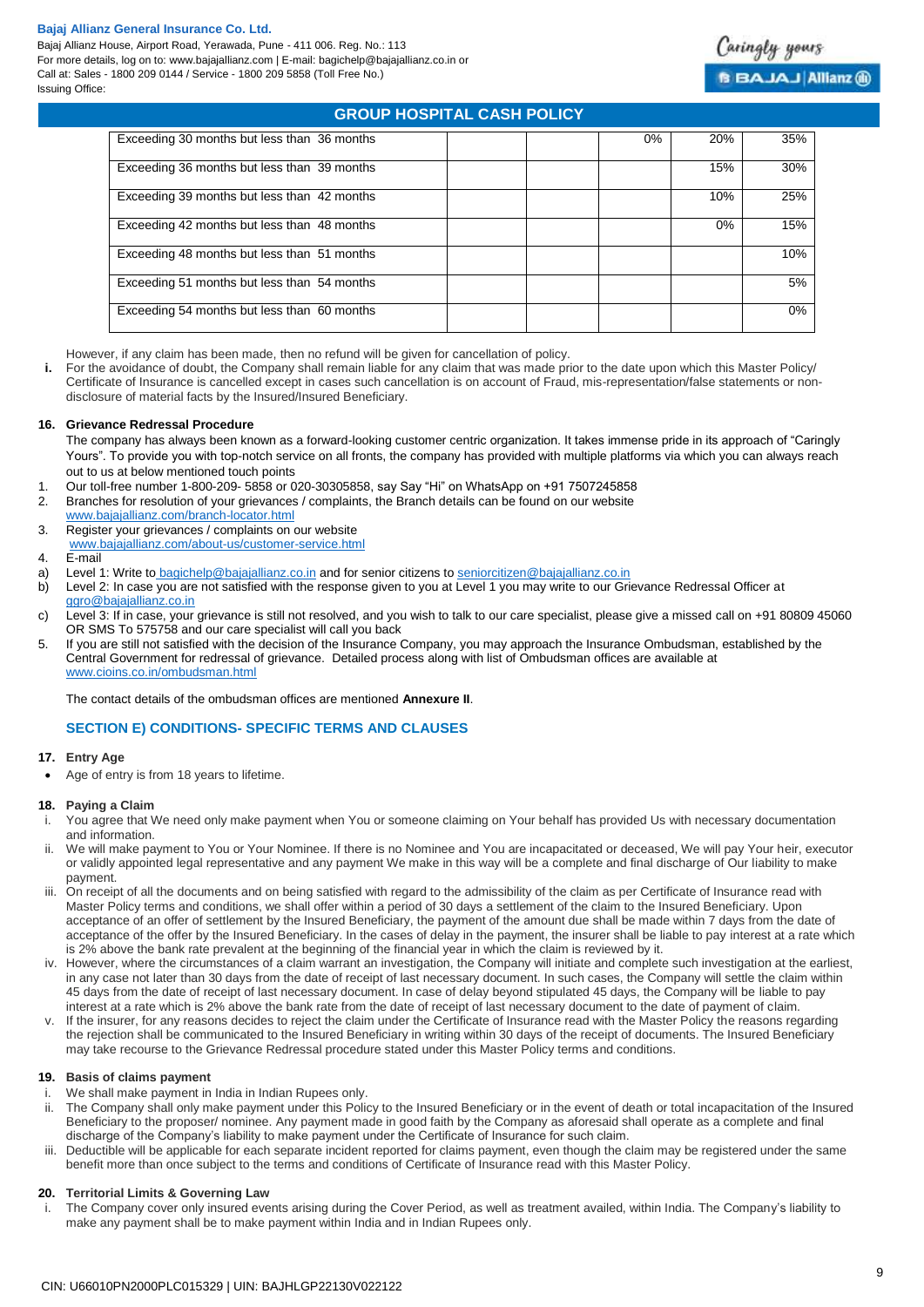

# **GROUP HOSPITAL CASH POLICY**

- ii. The Master Policy constitutes the complete contract of insurance. No change or alteration shall be valid or effective unless approved in writing by the Company, which approval shall be evidenced by an endorsement on the Master Policy Schedule/Certificate of Insurance.
- The construction, interpretation and meaning of the provisions of the Master Policy shall be determined in accordance with Indian law. The section headings of this Master Policy are included only for descriptive purposes and do not form part of this Master Policy for the purpose of its construction or interpretation.

## **21. Communications**

Any communication meant for the Company must be in writing and be delivered to the Company's Servicing Office address shown in the Certificate of Insurance. Any communication meant for the Insured Beneficiary will be sent by the Company to the Insured Beneficiary's address shown in the Certificate of Insurance.

## **22. Addition /Deletion of Insured Beneficiary(s):**

No person other than those persons named as the Insured Beneficiary(s) or those categories of the Insured Beneficiaries specified in the Certificate of Insurance shall be covered under this Policy unless and until his/her name or the category has been notified in writing to the Company, any additional premium due has been paid and the Company's agreement to extend cover has been indicated by it issuing an endorsement confirming the addition of such person or category of persons as an Insured Beneficiary(s)

Cover under Certificate of Insurance shall be withdrawn from any Insured Beneficiary(s) named or any category of Insured Beneficiaries insured immediately upon the Policy Holder delivering written notice of the same to the Company.

## **23. Cover Period-**

Cover Period will be for one year.

In case if Master Policy is offered to Banks and/or Financial Institutions to cover their loan borrowers, Cover Period can be opted for 1/ 2 / 3 / 4 / 5 yrs subject to maximum of loan period.

## **24. Endorsements**

This Master Policy constitutes the complete contract of insurance. This Master Policy cannot be changed by anyone (including an insurance agent or broker) except the Company. Any change that the Company make will be evidenced by a written endorsement signed and stamped by the Company.

## **25. Special Conditions relating to Group Policy**

Group Policy is subject to the following conditions:

- 1. The Policy Holder will maintain sufficient deposit or provide a Bank Guarantee to strictly comply with the requirement of section 64VB.
- 2. New names can be added to the Group Policy by charging premium for the Cover Period.
- 3. For deletion of names from Group Policies during the currency of the Cover Policy, refund of pro- Rata premium can be allowed only if there is no claim in respect of the particular Insured Beneficiary at the time of such deletion of names.

## **26. Discounts and Loading:**

i. **Group Size Discount:**

The discount or loading would be applicable as mentioned below for the group proposals in lieu of Group size

| <b>Group Size Band</b> | <b>Discount</b> |
|------------------------|-----------------|
| Less than 50           | Nil             |
| 50 to 1000             | 5%              |
| 1001 to 5000           | 10%             |
| 5001 to 10000          | 15%             |
| 10000 to 50000         | 20%             |
| 50001 and more         | 25%             |

## ii. **Frequency based Discount/ Loading:**

The discount or loading would be applicable as mentioned below for the group proposals based on the claims experience of the group.

| <b>Frequency</b> | <b>Discount</b> |
|------------------|-----------------|
| $0.00 - 3.00\%$  | 10%             |
| 3.01%-5.00%      | 5%              |
| <b>Frequency</b> | Loading         |
| 7.00%-10.00%     | 5%              |
| Above 10.00%     | 10%             |

## iii. **Long Term Discount:**

| vears<br><br>erms |     |        |       |                    |
|-------------------|-----|--------|-------|--------------------|
| <b>Discount</b>   | 0%، | $.0\%$ | 10.0% | 2.0%<br>$\sqrt{2}$ |

## iv. **Day Deductible Discount**

| <b>Day Deductible</b>     |                 |  |
|---------------------------|-----------------|--|
| <b>Deductible Options</b> | <b>Discount</b> |  |
| 1 Day                     | 10%             |  |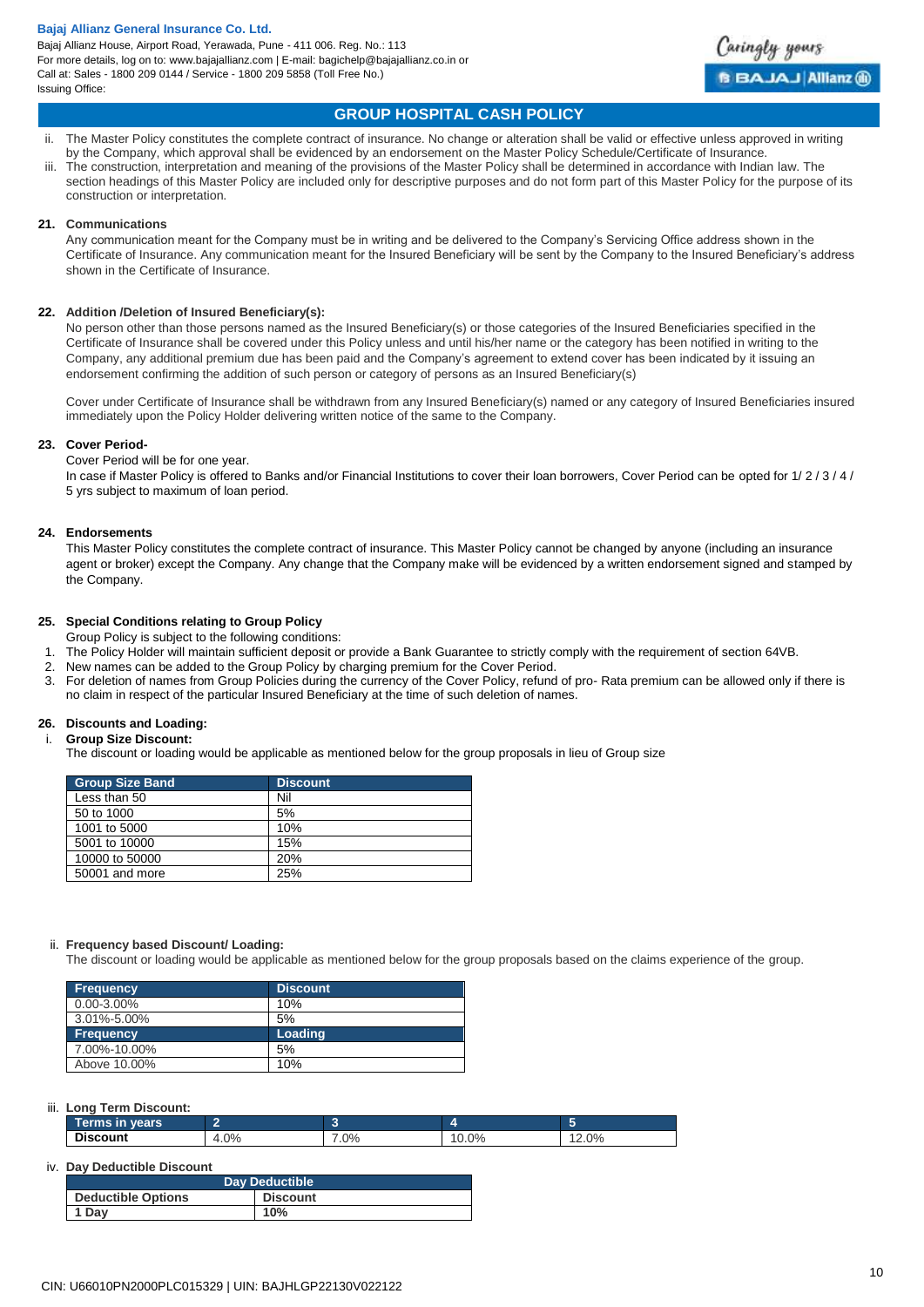Bajaj Allianz House, Airport Road, Yerawada, Pune - 411 006. Reg. No.: 113 For more details, log on to: www.bajajallianz.com | E-mail: bagichelp@bajajallianz.co.in or Call at: Sales - 1800 209 0144 / Service - 1800 209 5858 (Toll Free No.) Issuing Office:



# **GROUP HOSPITAL CASH POLICY**

## **27. Arbitration and Reconciliation**

- If any dispute or difference shall arise as to the quantum of claim to be paid under the Certificate of Insurance (liability being otherwise admitted), such difference shall independently of all other questions be referred to decision of a sole arbitrator in writing by the Insured Beneficiary and the Insurer or if they cannot agree upon a single arbitrator within 30 days of Insured Beneficiary or the Insurer invoking arbitration, the same shall be referred to a panel of the arbitrators comprising of two arbitrators, one appointed by each of the parties to the dispute/difference and the third arbitrator to be appointed by such two arbitrators and arbitration shall be conducted in English under and in accordance with the provisions of the Arbitration and Conciliation Act, 1996. The law of the arbitration will be Indian law, and the seat of the arbitration and venue for all hearings shall be in Pune.
- ii. It is clearly agreed and understood that no difference or dispute shall be referable to arbitration as herein before provided, if the Company has disputed or not accepted liability under or in respect of claim under the Certificate of Insurance.
- iii. It is hereby expressly stipulated and declared that it shall be a condition precedent to any right of action or suit upon Certificate of Insurance read with Group Policy that award by such arbitrator/arbitrators of the amount of the loss or damage shall be first obtained.
- iv. It is also hereby further expressly agreed and declared that if the Company shall disclaim liability to the Insured Beneficiary for any claim hereunder and such claim shall not, within 12 calendar months from the date of such disclaimer have been made the subject matter of a suit or proceeding before a Court of law or any other competent statutory forum/tribunal, then all benefits under the Certificate of Insurance shall be forfeited and the rights of Insured Beneficiary shall stand extinguished and the liability of the Company shall also stand discharged.
- v. If these arbitration provisions are held to be invalid, then all such disputes or differences shall be referred to the exclusive jurisdiction of the Indian Courts.

## **SECTION E) CONDITIONS- OTHER TERMS AND CLAUSES**

## **28. Claims Procedure**

All Claims will be settled by In house claims settlement team of the company and no TPA is engaged. However, Company reserves right to engage TPA.

After the Occurrence of an Insured Event that may result in a claim, then as a condition precedent to the Company's liability, the Insured Beneficiary must comply with the following:

- i. The Insured Beneficiary or someone claiming on the Insured Beneficiary's behalf must inform the Company within 48 hours\* of hospitalization in case emergency hospitalization and 48 hours\* prior to hospitalization in case of planned hospitalization
- ii. The Company shall make payment when the Insured Beneficiary or Insured Beneficiary's representative claiming on his/ her behalf have provided the Company with necessary documentation and information.
- iii. The Insured Beneficiary or someone claiming on his/her behalf must promptly and in any event within 30 days of discharge from a Hospital give the Company the documentation as listed out in greater detail below and other information the Company ask for to investigate the claim or the Company's obligation to make payment for it.
- iv. In the event of the death of the Insured Beneficiary, someone claiming on his behalf must inform Us in writing immediately and send Us a copy of the post mortem report (if any) within 30 days\*
- v. If the original documents are submitted with the co-insurer, the Xerox copies attested by the co-insurer should be submitted \*Note: Waiver of conditions (I), (iii) and (iv) may be considered in extreme cases of hardship where it is proved to the satisfaction of the Company that under the circumstances in which the Insured Beneficiary was placed it was not possible from him/her or any other person to give notice or file claim within the prescribed time limit.

## **List of claim documents**

- Hospital Cash Claim Form duly signed by the Insured Beneficiary / Nominee (in case of death of Insured Beneficiary)
- Photo Copy of Discharge Summary / Discharge Certificate.
- Photo Copy of Final Hospital Bill
- NEFT Details
- In cases where a fraud is suspected, we may call for any additional document(s) in addition to the documents listed above
- Aadhaar card & PAN card Copies is as per the IRDAI guidelines read with

## **All documents related to claims should be submitted to:**

Health Administration Team Bajaj Allianz General Insurance Co. Ltd 2nd Floor, Bajaj Finserv Building Viman Nagar, Pune 411014 Toll Free no: 1800 209 5858

## **Annexure I**

Schedule of benefits

Following benefits are available as per the plan opted and are available on per Insured Beneficiary per Policy Year basis.

| <b>Base Benefits</b>                      | Daily allowance (INR)                                                       | Length of stay (No. of Days)                                        |
|-------------------------------------------|-----------------------------------------------------------------------------|---------------------------------------------------------------------|
| <b>Hospital Daily Allowance</b>           | Min: Rs.100 per day                                                         | 7 days/10 days/15 days/30 days/60 days/90<br>days/120 days/180 days |
|                                           | Max: Rs.10000 per day                                                       |                                                                     |
|                                           | Note:- The Daily Allowance options are<br>available in multiples of Rs. 100 |                                                                     |
| <b>Optional Benefits</b>                  | Daily allowance (INR)                                                       | Length of stay (No. of Days)                                        |
| Optional Cover 1: Maternity Hospital Cash |                                                                             |                                                                     |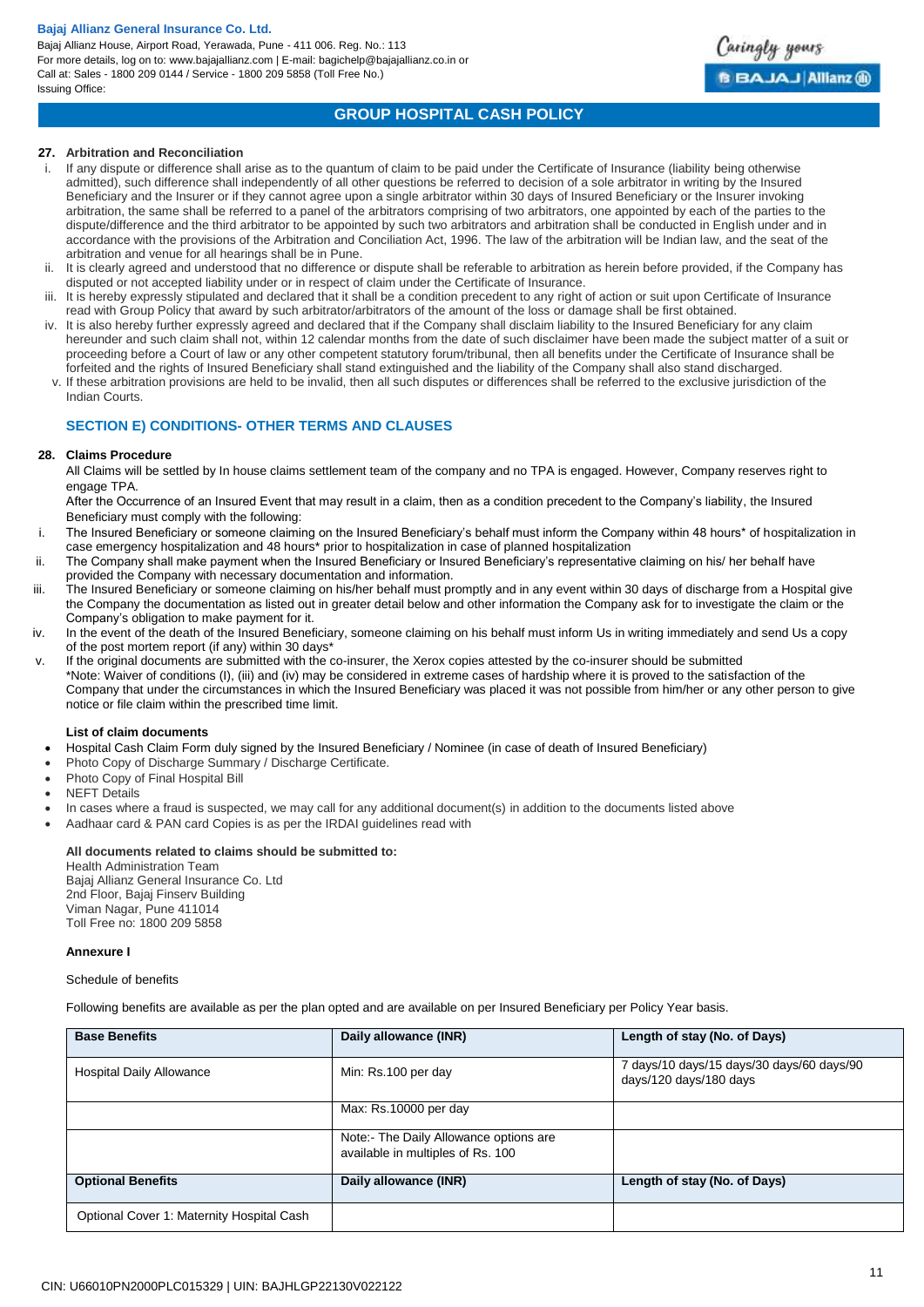Bajaj Allianz House, Airport Road, Yerawada, Pune - 411 006. Reg. No.: 113 For more details, log on to: www.bajajallianz.com | E-mail: bagichelp@bajajallianz.co.in or Call at: Sales - 1800 209 0144 / Service - 1800 209 5858 (Toll Free No.) Issuing Office:



|                                                                                 | <b>GROUP HOSPITAL CASH POLICY</b>                                                    |                                                                     |
|---------------------------------------------------------------------------------|--------------------------------------------------------------------------------------|---------------------------------------------------------------------|
| Benefit                                                                         |                                                                                      |                                                                     |
|                                                                                 | Option 1: After 12 months of waiting period                                          | 7 days/10 days/15 days/30 days/60 days/90<br>days/120 days/180 days |
|                                                                                 | Option 2: From Day 1 i.e. without any waiting<br>period                              |                                                                     |
|                                                                                 | Min: Rs.100 per day                                                                  |                                                                     |
|                                                                                 | Max: Rs.10000 per day                                                                |                                                                     |
|                                                                                 | Note:- The Daily Allowance options are<br>available in multiples of Rs. 100          |                                                                     |
| Optional Cover 2: Convalescence Benefit                                         |                                                                                      |                                                                     |
|                                                                                 | Option 1: for Hospitalisation more than 7<br>consecutive days                        |                                                                     |
|                                                                                 | Option 2: for Hospitalisation more than 10<br>consecutive days                       |                                                                     |
| Sum Insured options                                                             | Option 1: 5 times of per day benefit                                                 |                                                                     |
|                                                                                 | Option 2: 10 times of per day benefit                                                |                                                                     |
|                                                                                 | Option 3: 20 times of per day benefit                                                |                                                                     |
|                                                                                 | Minimum per day limit is Rs. 100 per day                                             |                                                                     |
|                                                                                 | Max. Sum Insured: 25000                                                              |                                                                     |
| Optional Cover 3: Accident Hospital Cash<br><b>Benefit</b>                      |                                                                                      |                                                                     |
|                                                                                 | The Daily Allowance benefit will be paid twice                                       |                                                                     |
|                                                                                 | Min: Rs.100 per day                                                                  | 7 days/10 days/15 days/30 days/60 days/90<br>days/120 days/180 days |
|                                                                                 | Max: Rs.10000 per day                                                                |                                                                     |
|                                                                                 | Note:- The Daily Allowance options are<br>available in multiples of Rs. 100          | 7 days/10 days/15 days/30 days/60 days/90<br>days/120 days/180 days |
| Optional Cover 4: Waiver of Pre-Existing And<br>Disease Specific Waiting Period | Option 1: From Day 1 i.e. without any waiting<br>period                              |                                                                     |
|                                                                                 | Option 2: After 12 months of waiting period                                          |                                                                     |
|                                                                                 | Option 3: After 24 months of waiting period                                          |                                                                     |
|                                                                                 | Option 4: After 36 months of waiting period                                          |                                                                     |
| Optional Cover 5: Waiver Of 30 days waiting<br>period cover                     | Option 1: From Day 1 i.e. without any waiting<br>period                              | 7 days/10 days/15 days/30 days/60 days/90<br>days/120 days/180 days |
| Optional Cover 6: Day Deductible Cover                                          | Option 1: 1 day, i.e. benefit will be paid for<br>hospitalisation of more than 1 day | 7 days/10 days/15 days/30 days/60 days/90<br>days/120 days/180 days |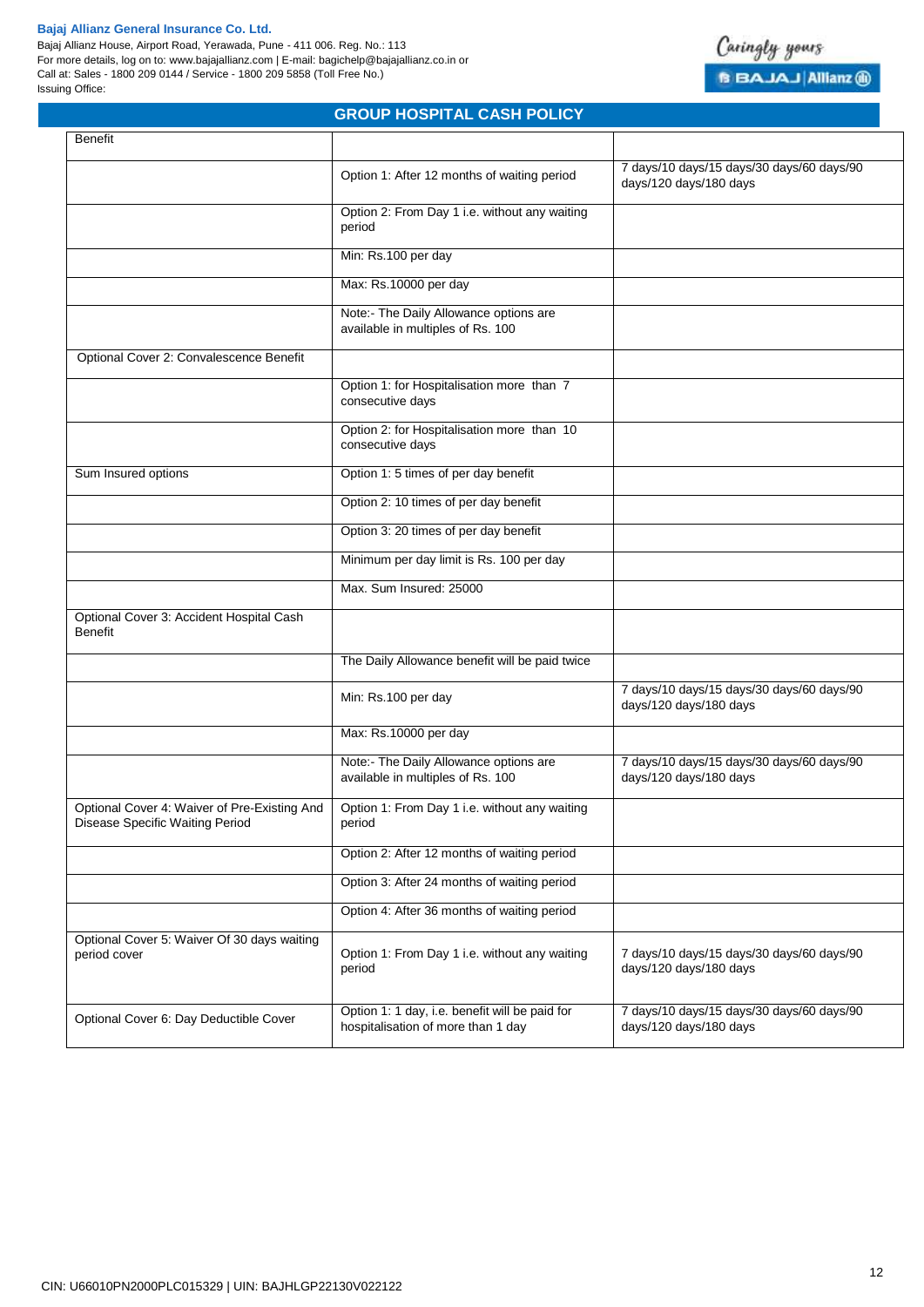Bajaj Allianz House, Airport Road, Yerawada, Pune - 411 006. Reg. No.: 113 For more details, log on to: www.bajajallianz.com | E-mail: bagichelp@bajajallianz.co.in or Call at: Sales - 1800 209 0144 / Service - 1800 209 5858 (Toll Free No.) Issuing Office:



# **GROUP HOSPITAL CASH POLICY**

## **Annexure II:**

## **Contact details of the Ombudsman offices**

| <b>Office Details</b>                                                                                                                                                                                                                                                                             | <b>Jurisdiction of Office</b><br><b>Union Territory, District)</b>                                                                                           |
|---------------------------------------------------------------------------------------------------------------------------------------------------------------------------------------------------------------------------------------------------------------------------------------------------|--------------------------------------------------------------------------------------------------------------------------------------------------------------|
| <b>AHMEDABAD -</b><br>Insurance Ombudsman<br>Office of the Insurance Ombudsman,<br>Jeevan Prakash Building, 6th floor,<br>Tilak Marg, Relief Road,<br>AHMEDABAD - 380 001.<br>Tel.: 079 - 25501201/02/05/06<br>Email: bimalokpal.ahmedabad@cioins.co.in                                           | Gujarat, Dadra & Nagar Haveli, Daman and Diu                                                                                                                 |
| <b>BENGALURU -</b><br>Insurance Ombudsman<br>Office of the Insurance Ombudsman,<br>Jeevan Soudha Building, PID No. 57-27-N-19<br>Ground Floor, 19/19, 24th Main Road,<br>JP Nagar, Ist Phase, Bengaluru - 560 078.<br>Tel.: 080 - 26652048 / 26652049<br>Email: bimalokpal.bengaluru@cioins.co.in | Karnataka.                                                                                                                                                   |
| <b>BHOPAL-</b><br>Insurance Ombudsman<br>Office of the Insurance Ombudsman,<br>Janak Vihar Complex, 2nd Floor,<br>6, Malviya Nagar, Opp. Airtel Office,<br>Near New Market, Bhopal - 462 003.<br>Tel.: 0755 - 2769201 / 2769202<br>Email: bimalokpal.bhopal@cioins.co.in                          | Madhya Pradesh<br>Chattisgarh.                                                                                                                               |
| <b>BHUBANESHWAR-</b><br>Insurance Ombudsman<br>Office of the Insurance Ombudsman,<br>62, Forest park,<br>Bhubaneswar - 751 009.<br>Tel.: 0674 - 2596461 /2596455<br>Email: bimalokpal.bhubaneswar@cioins.co.in                                                                                    | Orissa.                                                                                                                                                      |
| <b>CHANDIGARH -</b><br>Insurance Ombudsman<br>Office of the Insurance Ombudsman,<br>S.C.O. No. 101, 102 & 103, 2nd Floor,<br>Batra Building, Sector 17 - D,<br>Chandigarh $-160017$ .<br>Tel.: 0172 - 2706196 / 2706468<br>Email: bimalokpal.chandigarh@cioins.co.in                              | Punjab, Haryana (excluding Gurugram, Faridabad, Sonepat and<br>Bahadurgarh), Himachal Pradesh, Union Territories of Jammu &<br>Kashmir, Ladakh & Chandigarh. |
| <b>CHENNAI-</b><br>Insurance Ombudsman<br>Office of the Insurance Ombudsman,<br>Fatima Akhtar Court, 4th Floor, 453,<br>Anna Salai, Teynampet,<br>CHENNAI - 600 018.<br>Tel.: 044 - 24333668 / 24335284<br>Email: bimalokpal.chennai@cioins.co.in                                                 | Tamil Nadu, PuducherryTown and Karaikal (which are part of Puducherry)                                                                                       |
| DELHI-<br>Insurance Ombudsman<br>Office of the Insurance Ombudsman,<br>2/2 A, Universal Insurance Building,<br>Asaf Ali Road,<br>New Delhi - 110 002.                                                                                                                                             | Delhi & following Districts of Haryana - Gurugram, Faridabad, Sonepat &<br>Bahadurgarh.                                                                      |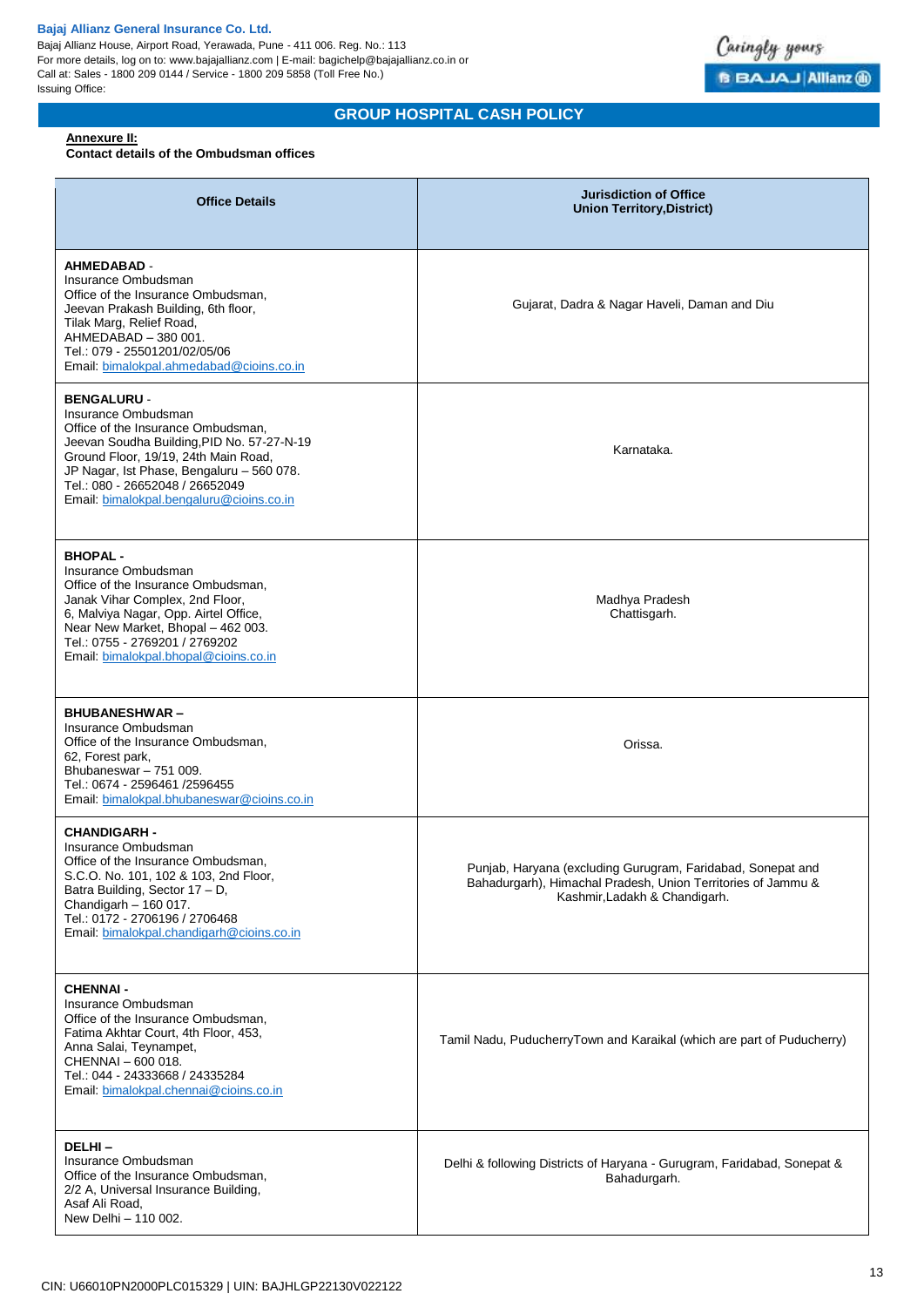Bajaj Allianz House, Airport Road, Yerawada, Pune - 411 006. Reg. No.: 113 For more details, log on to: www.bajajallianz.com | E-mail: bagichelp@bajajallianz.co.in or Call at: Sales - 1800 209 0144 / Service - 1800 209 5858 (Toll Free No.) Issuing Office:



# **GROUP HOSPITAL CASH POLICY**

| <b>Office Details</b>                                                                                                                                                                                                                                                            | <b>Jurisdiction of Office</b><br><b>Union Territory, District)</b>                                                                                                                                                                                                                                                                                                                                                                                                                          |
|----------------------------------------------------------------------------------------------------------------------------------------------------------------------------------------------------------------------------------------------------------------------------------|---------------------------------------------------------------------------------------------------------------------------------------------------------------------------------------------------------------------------------------------------------------------------------------------------------------------------------------------------------------------------------------------------------------------------------------------------------------------------------------------|
| Tel.: 011 - 23232481/23213504<br>Email: bimalokpal.delhi@cioins.co.in                                                                                                                                                                                                            |                                                                                                                                                                                                                                                                                                                                                                                                                                                                                             |
| <b>GUWAHATI-</b><br>Insurance Ombudsman<br>Office of the Insurance Ombudsman.<br>Jeevan Nivesh, 5th Floor,<br>Nr. Panbazar over bridge, S.S. Road,<br>Guwahati - 781001(ASSAM).<br>Tel.: 0361 - 2632204 / 2602205<br>Email: bimalokpal.guwahati@cioins.co.in                     | Assam, Meghalaya, Manipur, Mizoram, Arunachal Pradesh, Nagaland and<br>Tripura.                                                                                                                                                                                                                                                                                                                                                                                                             |
| <b>HYDERABAD-</b><br>Insurance Ombudsman<br>Office of the Insurance Ombudsman,<br>6-2-46, 1st floor, "Moin Court",<br>Lane Opp. Saleem Function Palace,<br>A. C. Guards, Lakdi-Ka-Pool, Hyderabad - 500 004.<br>Tel.: 040 - 23312122<br>Email: bimalokpal.hyderabad@cioins.co.in | Andhra Pradesh, Telangana, Yanam and part of Union Territory of<br>Puducherry.                                                                                                                                                                                                                                                                                                                                                                                                              |
| <b>JAIPUR -</b><br>Insurance Ombudsman<br>Office of the Insurance Ombudsman,<br>Jeevan Nidhi - II Bldg., Gr. Floor,<br>Bhawani Singh Marg,<br>Jaipur - 302 005.<br>Tel.: 0141 - 2740363<br>Email: bimalokpal.jaipur@cioins.co.in                                                 | Rajasthan.                                                                                                                                                                                                                                                                                                                                                                                                                                                                                  |
| <b>ERNAKULAM-</b><br>Insurance Ombudsman<br>Office of the Insurance Ombudsman,<br>2nd Floor, Pulinat Bldg.,<br>Opp. Cochin Shipyard, M. G. Road,<br>Ernakulam - 682 015.<br>Tel.: 0484 - 2358759 / 2359338<br>Email: bimalokpal.ernakulam@cioins.co.in                           | Kerala, Lakshadweep, Mahe-a part of Union Territory of Puducherry.                                                                                                                                                                                                                                                                                                                                                                                                                          |
| KOLKATA -<br>Insurance Ombudsman<br>Office of the Insurance Ombudsman,<br>Hindustan Bldg. Annexe, 4th Floor,<br>4, C.R. Avenue,<br>KOLKATA - 700 072.<br>Tel.: 033 - 22124339 / 22124340<br>Email: bimalokpal.kolkata@cioins.co.in                                               | West Bengal, Sikkim, Andaman & Nicobar Islands.                                                                                                                                                                                                                                                                                                                                                                                                                                             |
| <b>LUCKNOW-</b><br>Insurance Ombudsman<br>Office of the Insurance Ombudsman,<br>6th Floor, Jeevan Bhawan, Phase-II,<br>Nawal Kishore Road, Hazratganj,<br>Lucknow - 226 001.<br>Tel.: 0522 - 2231330 / 2231331<br>Email: bimalokpal.lucknow@cioins.co.in                         | Districts of Uttar Pradesh: Lalitpur, Jhansi, Mahoba, Hamirpur, Banda,<br>Chitrakoot, Allahabad, Mirzapur, Sonbhabdra, Fatehpur, Pratapgarh,<br>Jaunpur, Varanasi, Gazipur, Jalaun, Kanpur, Lucknow, Unnao, Sitapur,<br>Lakhimpur, Bahraich, Barabanki, Raebareli, Sravasti, Gonda, Faizabad,<br>Amethi, Kaushambi, Balrampur, Basti, Ambedkarnagar, Sultanpur,<br>Maharajgang, Santkabirnagar, Azamgarh, Kushinagar, Gorkhpur, Deoria,<br>Mau, Ghazipur, Chandauli, Ballia, Sidharathnagar |
| <b>MUMBAI-</b><br>Insurance Ombudsman<br>Office of the Insurance Ombudsman,<br>3rd Floor, Jeevan Seva Annexe,<br>S. V. Road, Santacruz (W),<br>Mumbai - 400 054.                                                                                                                 | Goa, Mumbai Metropolitan Region (excluding Navi Mumbai & Thane).                                                                                                                                                                                                                                                                                                                                                                                                                            |